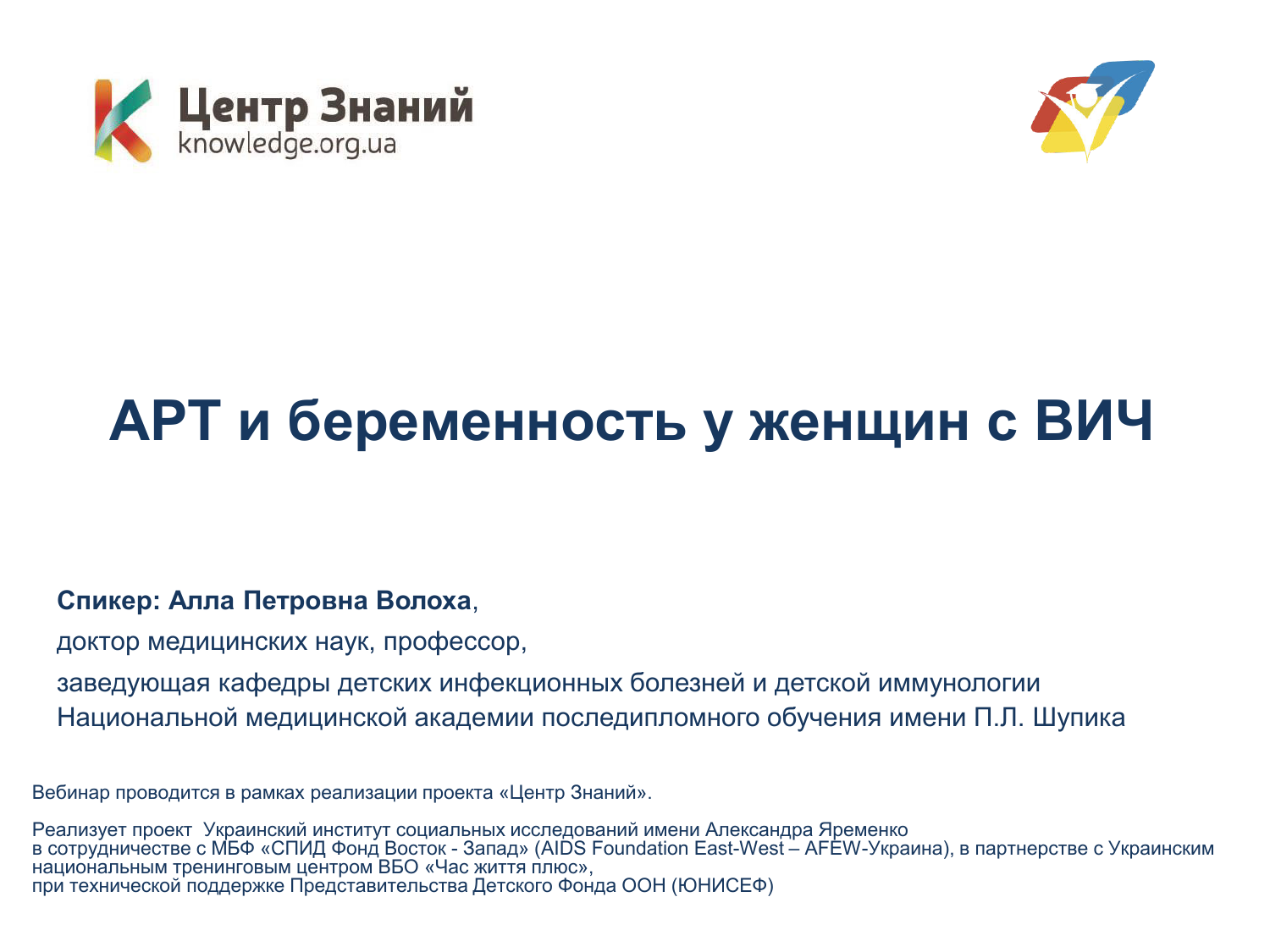### Вопросы для рассмотрения

- Терапия как профилактика ППМР ВИЧ
- Особенности токсичности АРВ препаратов в условиях увеличения количества детей, рожденных от ВИЧ-позитивных матерей
- Побочные эффекты АРТ во время беременности
- Стратегия антиретровирусной терапии у беременных женщин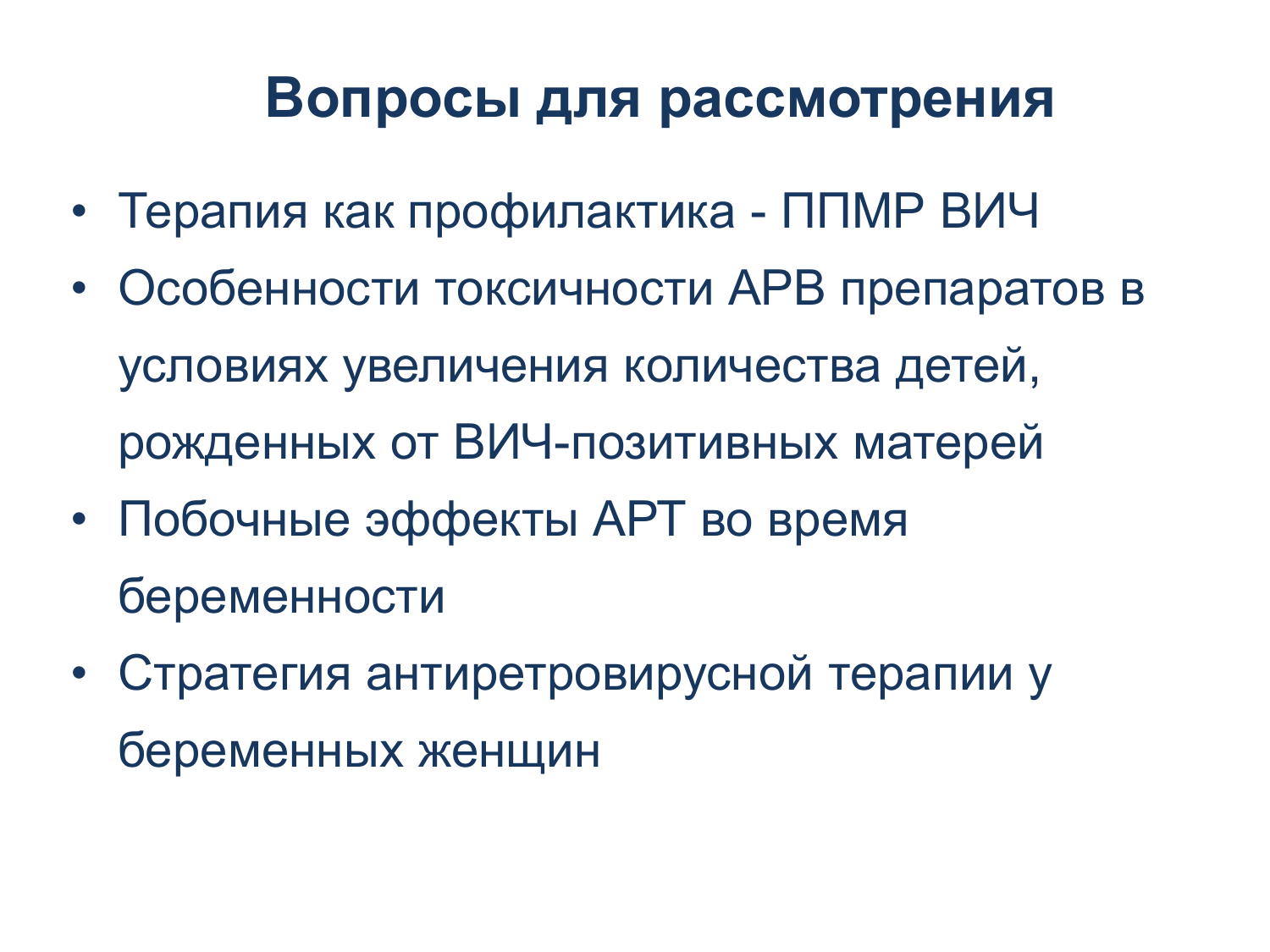# Антиретровирусная терапия и **Эффективность ППМР**

**(European Collaborative study, HIV Medicine, 2010)** 



Уровень передачи ВИЧ от матери к ребенку в зависимости от типа APT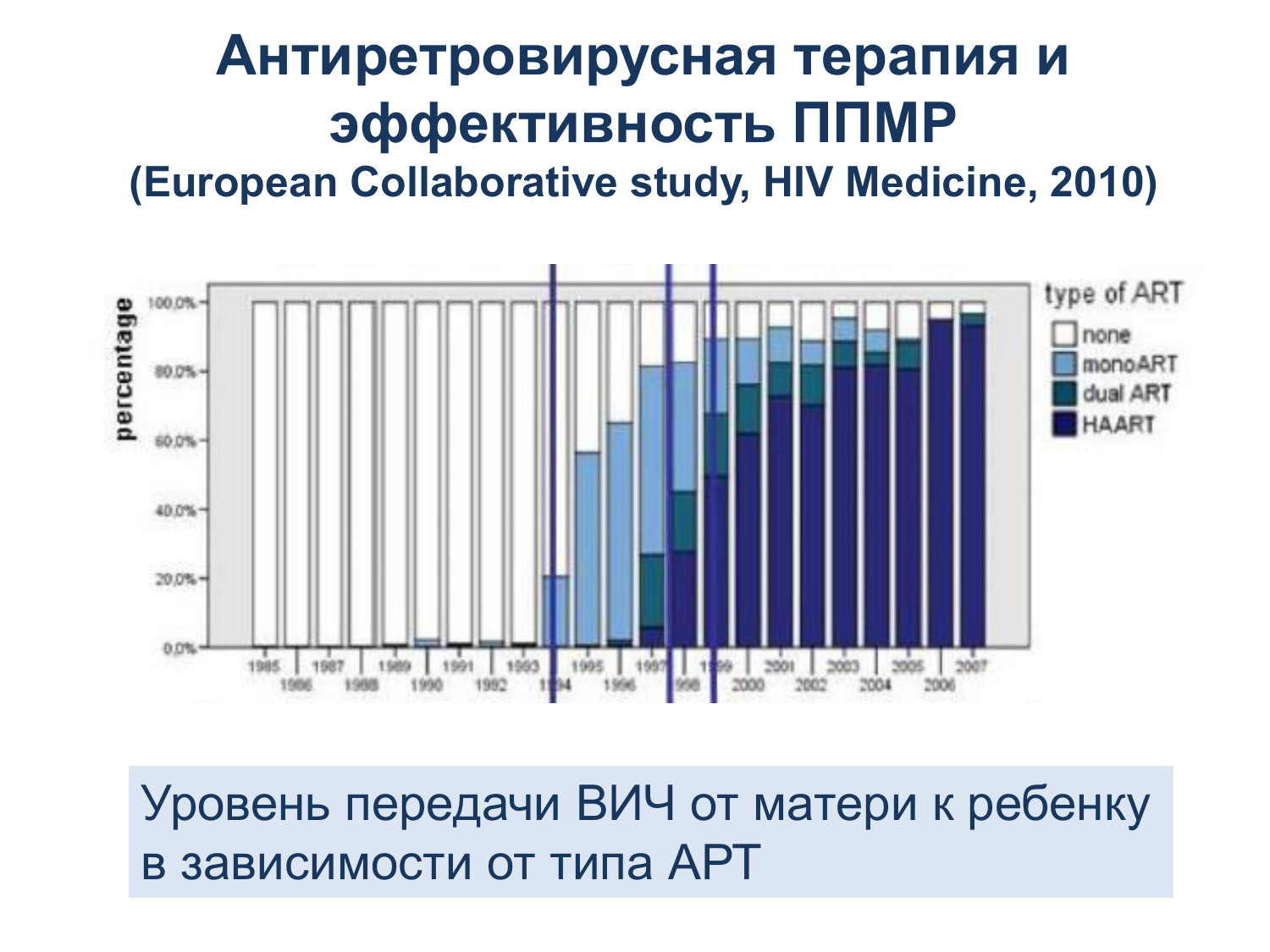### Антиретровирусная терапия и эффективность ППМР, Украина



Данные Украинского центра общественного здоровья МЗ Украины, 2016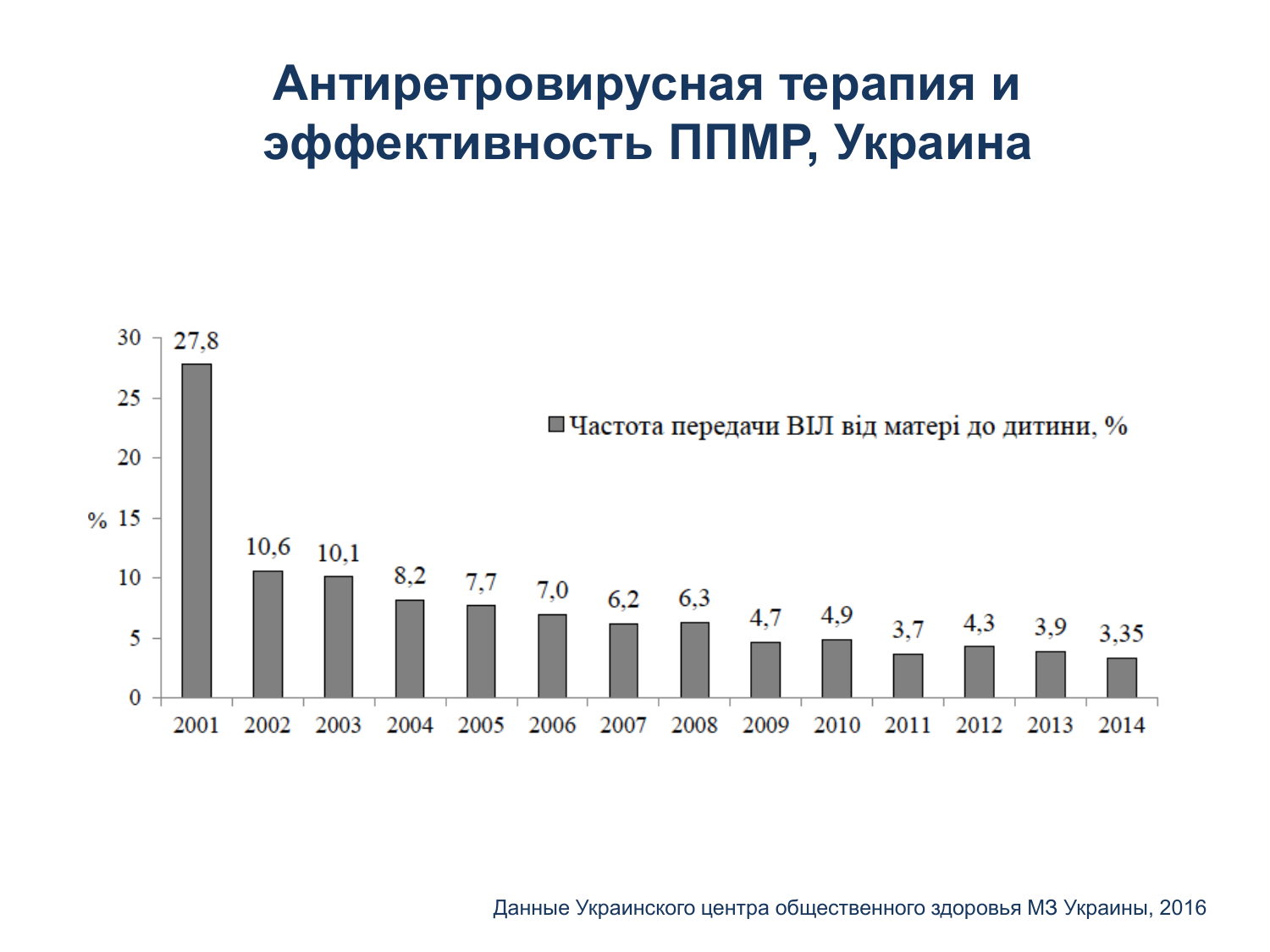## **Влияние антиретровирусных** препаратов на плод

- Данные клинических и экспериментальных исследований
	- Мальформации: ЦНС (1-й триместр EFV), сердце (AZT) *(Sibiude, PloSMed 2014)*
	- Ƚɟɦɚɬɨɥɨɝɢɱɟɫɤɚɹ ɬɨɤɫɢɱɧɨɫɬɶ (AZT) *(Connor, NEJM 1994, Le Chenadec 2003, ECS 2004, Pacheco, 2006)*
	- Ɇɢɬɨɯɨɧɞɪɢɚɥɶɧɚɹ ɬɨɤɫɢɱɧɨɫɬɶ *(Blanche, Lancet 1999, Barret 2002, Olivero 2008, Poirier 2015)*
	- Ⱦɢɫɮɭɧɤɰɢɹ ɦɢɨɤɚɪɞɚ *(Lipshultz, AmColCardiol, 2011, Sibiude, CID, 2015)*
	- Ɉɫɬɟɨɩɟɧɢɹ *(Siberry, CID, 2015)*
	- Ɉɩɭɯɨɥɢ *(Hlieyel, AIDS, 2016, Benhammou, AIDS, 2012*)
	- Ƚɟɧɨɬɨɤɫɢɱɧɨɫɬɶ *(Andre-Schmutz 2013) (Vivanti 2015)*

#### • Большинство ассоциируются с НИОТ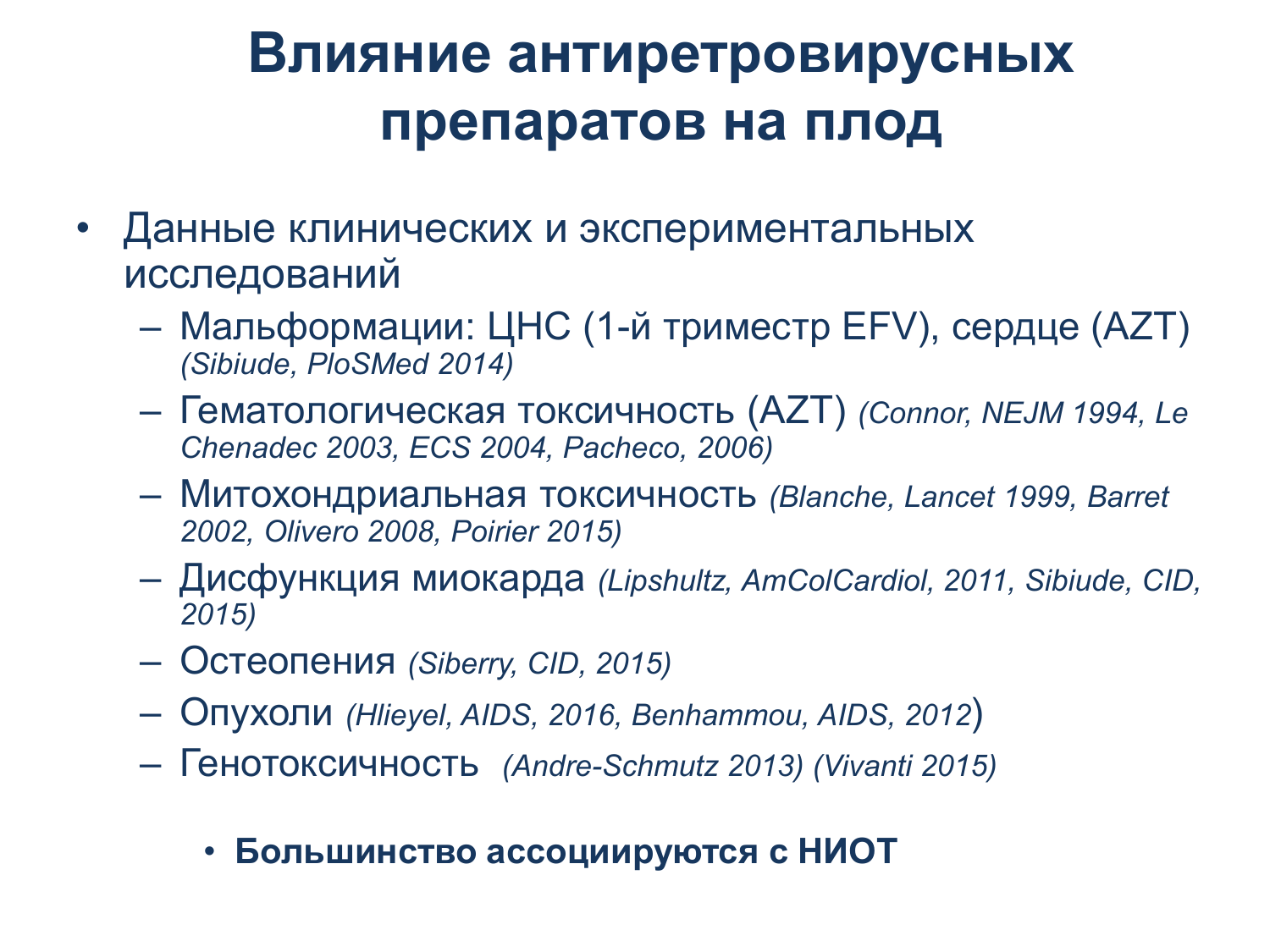## Побочные эффекты во время беременности, АРТ и ВИЧ

- ВИЧ ассоциируется с увеличением количества побочных Эффектов (Wedi, Lancet HIV 2016)
- Возможно вследствие иммунодефицита, а также хронического ВОСПАЛ*ЕНИЯ (Lopez et al JID 2016)*
- Ожидаемый лучший прогноз у матерей без иммунодефицита, HO:
- Побочные эффекты частые у ВИЧ+ женщин на АРТ
	- Увеличение количества преждевременных родов во многих исследованиях: 7,5% -15% *(Sibiude et al., CID 2014)*
	- Противоречивые результаты других осложнений: гибель плода, преэклампсия (3 раза чаще на АРТ, Sansone Obstet Gynecol 2016), GDM (aRR PI/r = 2,29, *Soepnel et al, AIDS 2017)*
	- Повышение уровня трансаминаз на АРТ: в исследовании ANRS-ЕРГ 2005-2014 = 16,7% (959/5748 беременностей, 2% тяжелая ɫɬɟɩɟɧɶ 3-4) *(Sibiude et al., CROI 2016)*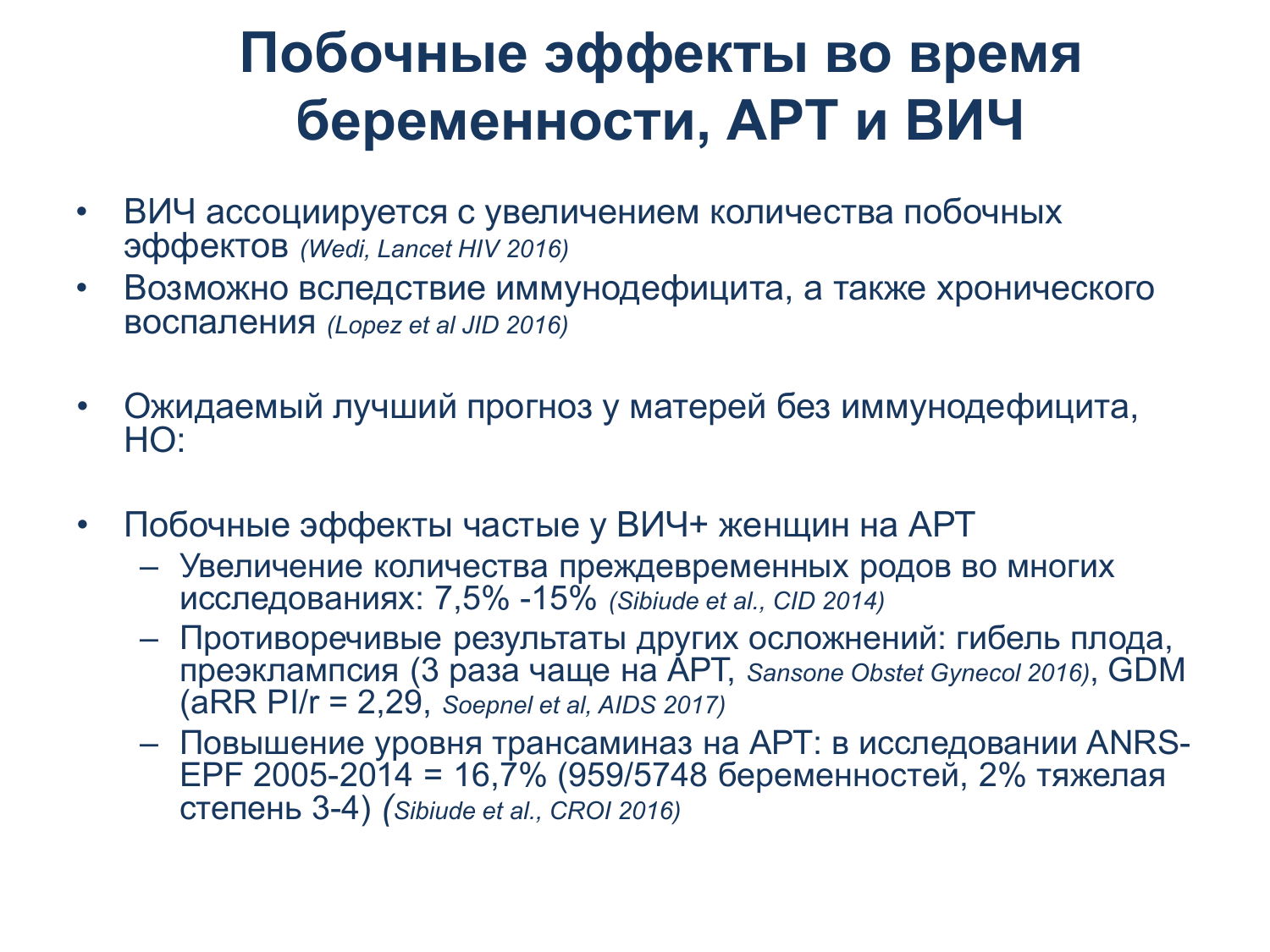## Больше осложнений беременности у ВИЧ+ женщин на АРТ чем в общей популяции

Исследование в США, 7 772 999 родов, 1997 родов у ВИЧ+

У ВИЧ+ женщин на АРТ больше частота антенатальных осложнений (при исключении влияния диабета, гипертензии, курения, наркотиков, алкоголя)

|                                            | <b>aOR</b> | <b>95% CI</b>      |
|--------------------------------------------|------------|--------------------|
| Диабет беременных                          | 0,74       | $(0,59 - 0,92)$    |
| Преэклампсия/эклампсия                     | 0,98       | $(0,80 - 1,20)$    |
| Преждевременные роды                       | 1,57       | $(1,39 - 1,78)$    |
| Внутриутробная гибель плода                | 1,43       | $(0,99 - 2,06)$    |
| Задержка внутриутробного<br>развития плода | 1,36       | $(1,07 - 1,74)$    |
| Материнская смерть                         | 21,52      | $(12,956 - 35,72)$ |

*(Arab et al., Obstet Gynecol 2016)*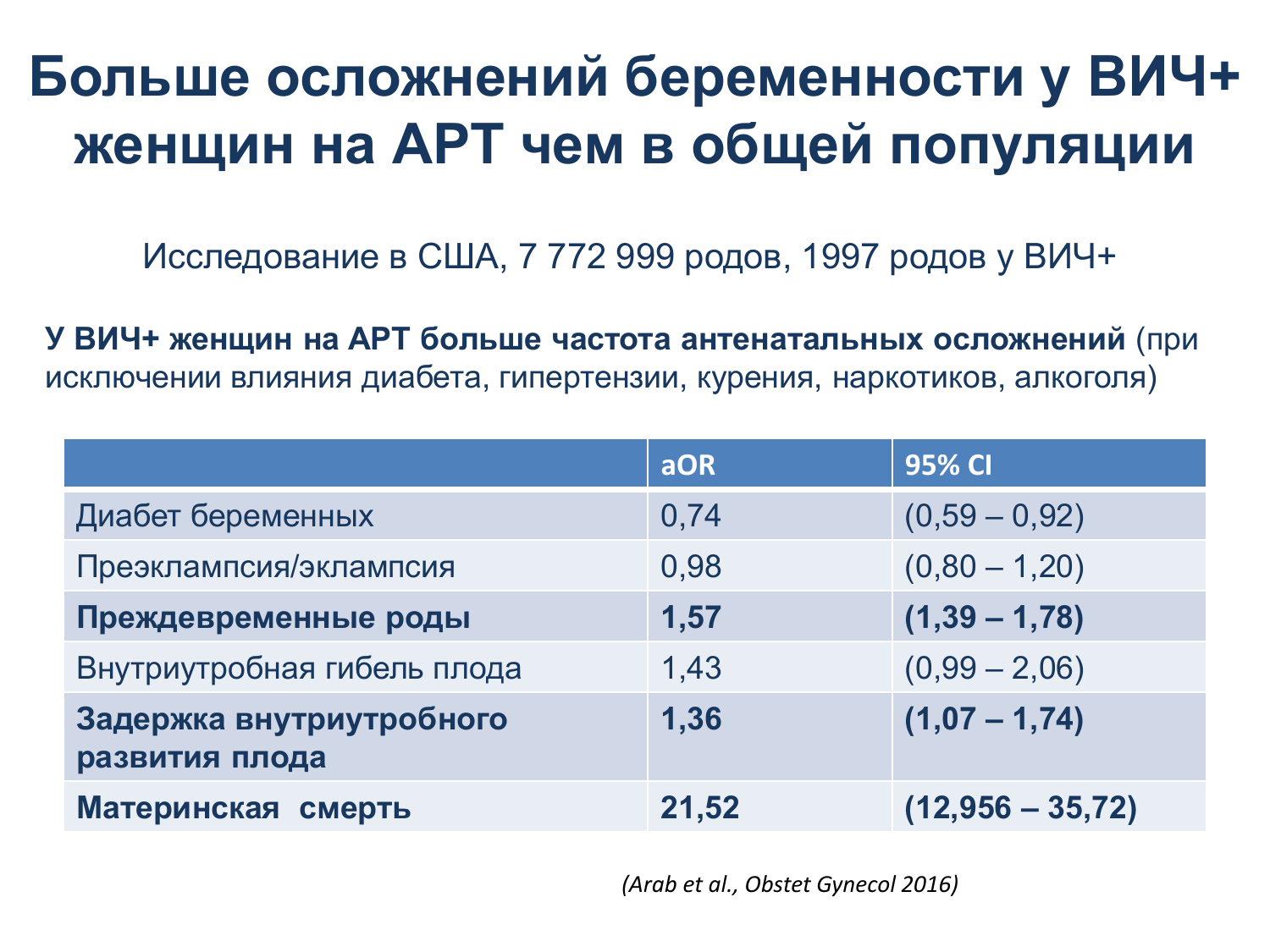## Осложнения беременности и антиретровирусная терапия: почему?

- Факторы?
- Влияние АРТ в общем, или влияние отдельных APB Препаратов (Sibiude CID 2014)
- Шифт  $Th1/Th2$  (Fiore 2006)
- Индуцированные преждевременные роды (Sibiude CID 2014)
- Снижение уровня прогестерона (Papp, JID, 2014), ПОВЫШЕНИЕ УРОВНЯ ЭСТРОГЕНА (Balogun CROI 2017)
	- Добавка прогестерона для ВИЧ+ беременных женщин НА APT (ProSPAR), (*L.Serghides, Canada, n=40*), Прогестерон интравагинально с целью снижения риска преждевременных родов у женщин на АРТ во время беременности (J. Stringer, Zambia, n=140)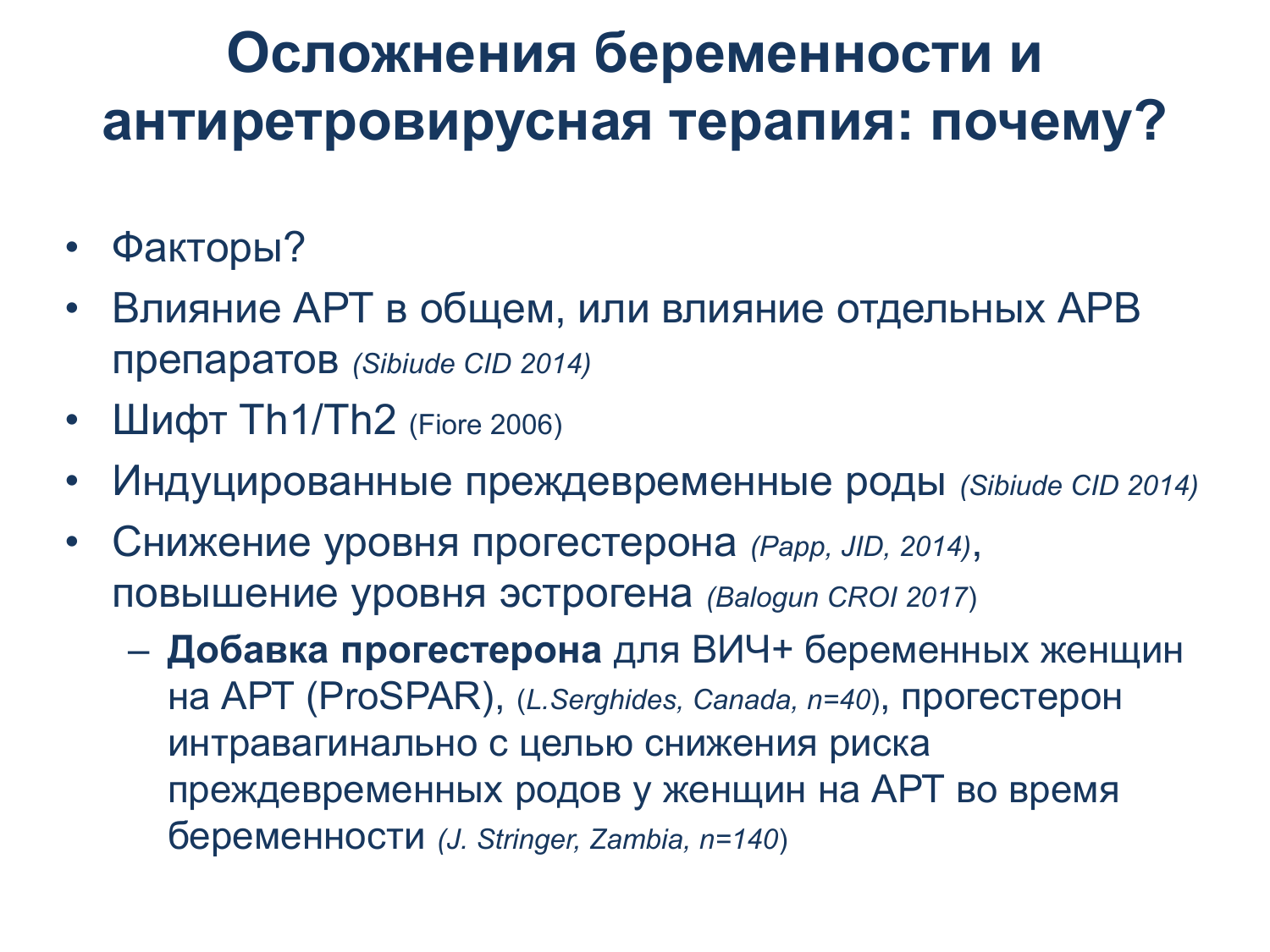## Антиретровирусные препараты в 2018 году

#### **HUOT**

Зидовудин Тенофовир Тенофовир

Ламивудин АZT/3TC комбинация Абакавир АВС/3ТС комбинация Эмтрицитабин ТDF/FTC комбинация алафенамид ТАF/FTC комбинация

#### **HHNOT**

Невирапин Эфавиренц Этравирин Рилпивирин

#### **Ингибиторы протеазы**

Лопинавир Атазанавир Дарунавир

#### **Игибиторы переноса цепи** интегразой

Ралтегравир Долутегравир Элвитегравир

#### Режим одной таблетки

Эфавиренз + TDF + FTC Рилпивирин + TDF + FTC Элвитегравир/кобицистат + TDF + FTC Долутегравир + ABC + 3TC Элвитегравир/кобицистат + TAF+FTC Рилпивирин + TAF+FTC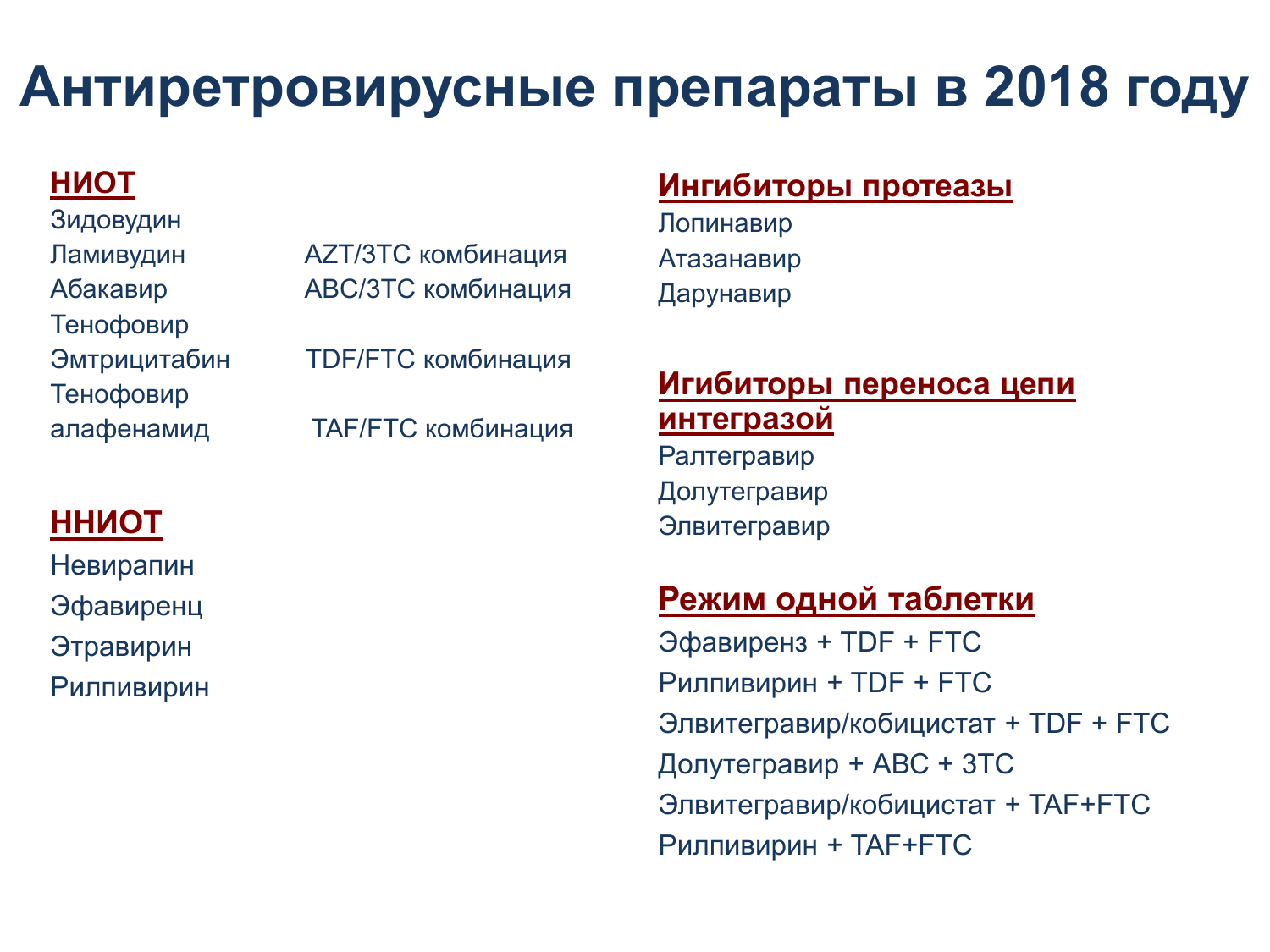## **АРТ: что использовать на сегодня?**

- Многие принципы лечения не зависят от беременности: эффективность, резистентность, приверженность
- Особенности у беременных: фармакокинетика и безопасность
- Дилемма: использовать старые «проверенные» АРВ препараты с длительным сроком наблюдений или более новые препараты без наблюдений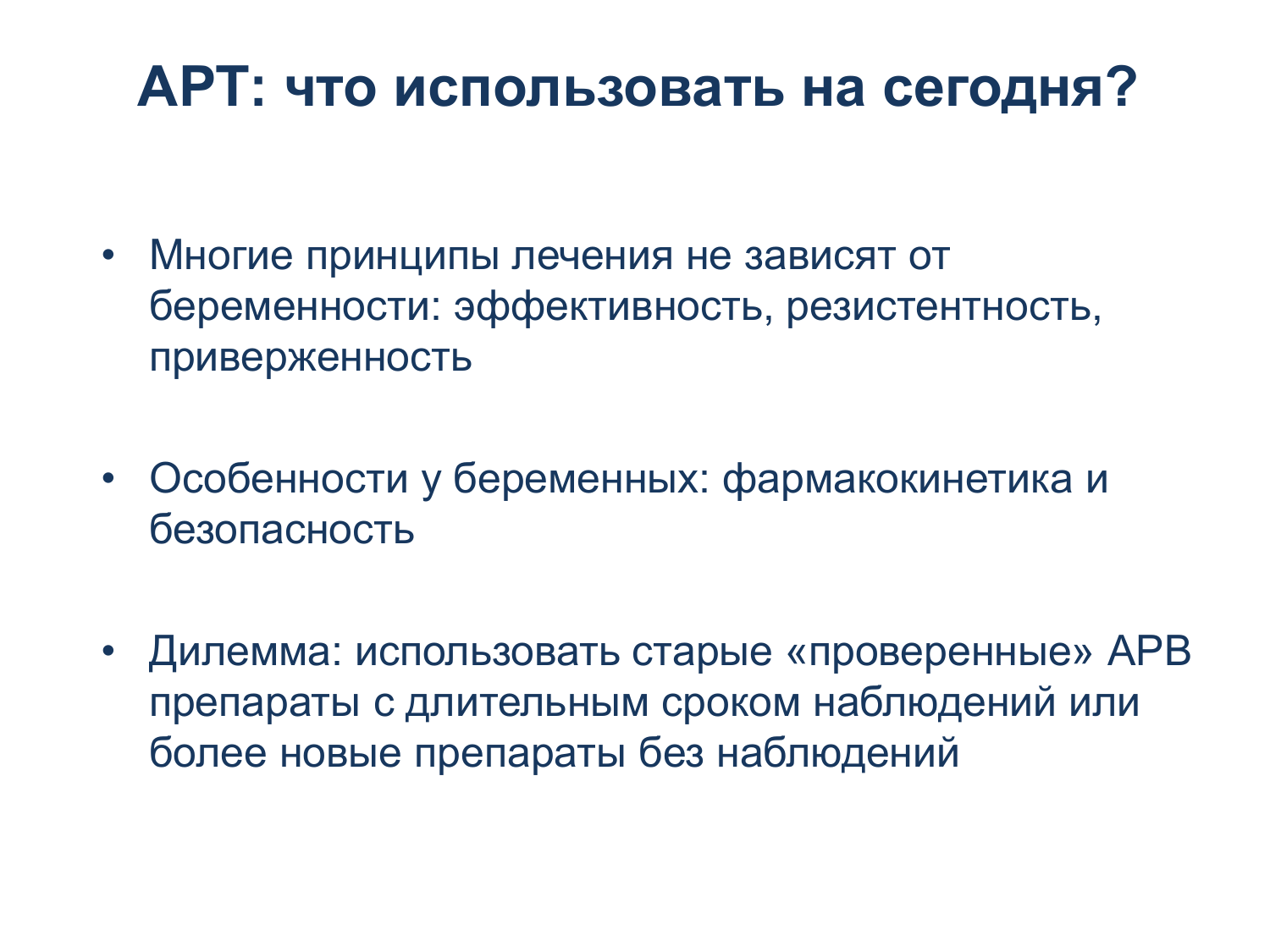### АРТ: что использовать Украинский протокол, 2016 год **(ɉɪɢɤɚɡ ɆɁ ɍɤɪɚɢɧɵ №449 ɨɬ 16.05.2016)**

- ВИЧ+ беременная женщина не получала АРТ
	- назначить как можно скорее, независимо от ВН и CD4
	- ȼɵɛɨɪ ɇɂɈɌ: ɌDF/FTC (ɌDF + 3TC), ABC/3TC, AZT/3TC
	- 3-й препарат:
		- на основе ИП: LPV/rtv, альтернативный DRV/rtv
		- на основе ННИОТ: EFV (после 8 недель беременности),
		- на основе ИНИ: RAL
	- 1-я линия: TDF/FTC+LPV/rtv, TDF/FTC+EFV, TDF/FTC+RAL, вместо FTC можно использовать 3TC
	- Предпочтение комбинированным препаратам с упрощенным режимом приема, фиксированными дозами и минимальным количеством таблеток
- ВИЧ+ беременная женщина на постоянной АРТ до **беременности** 
	- Продолжить лечение этим режимом АРТ, если он эффективен и удовлетворительно переносится
	- При условии вирусологической неэффективности (ВН > 1000 копий/мл) рассматривается возможность проведения теста на резистентность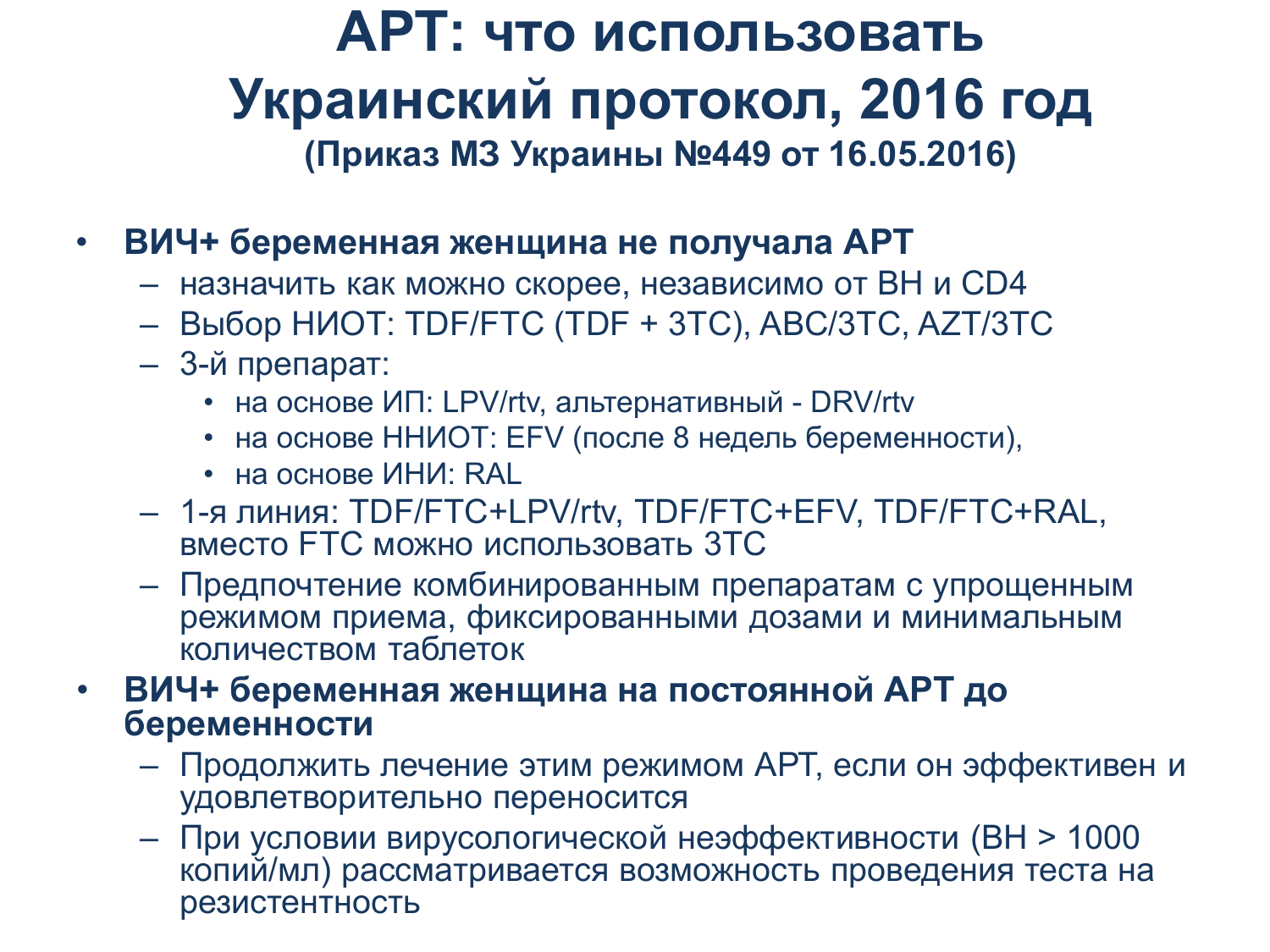### **Другие международные рекомендации**

- ВОЗ: EFV не ограничен для 1-й линии
- США: В большинстве случаев, женщины, которые получают АРТ, могут продолжать их режим лечения (если он не включает ddl, d4T)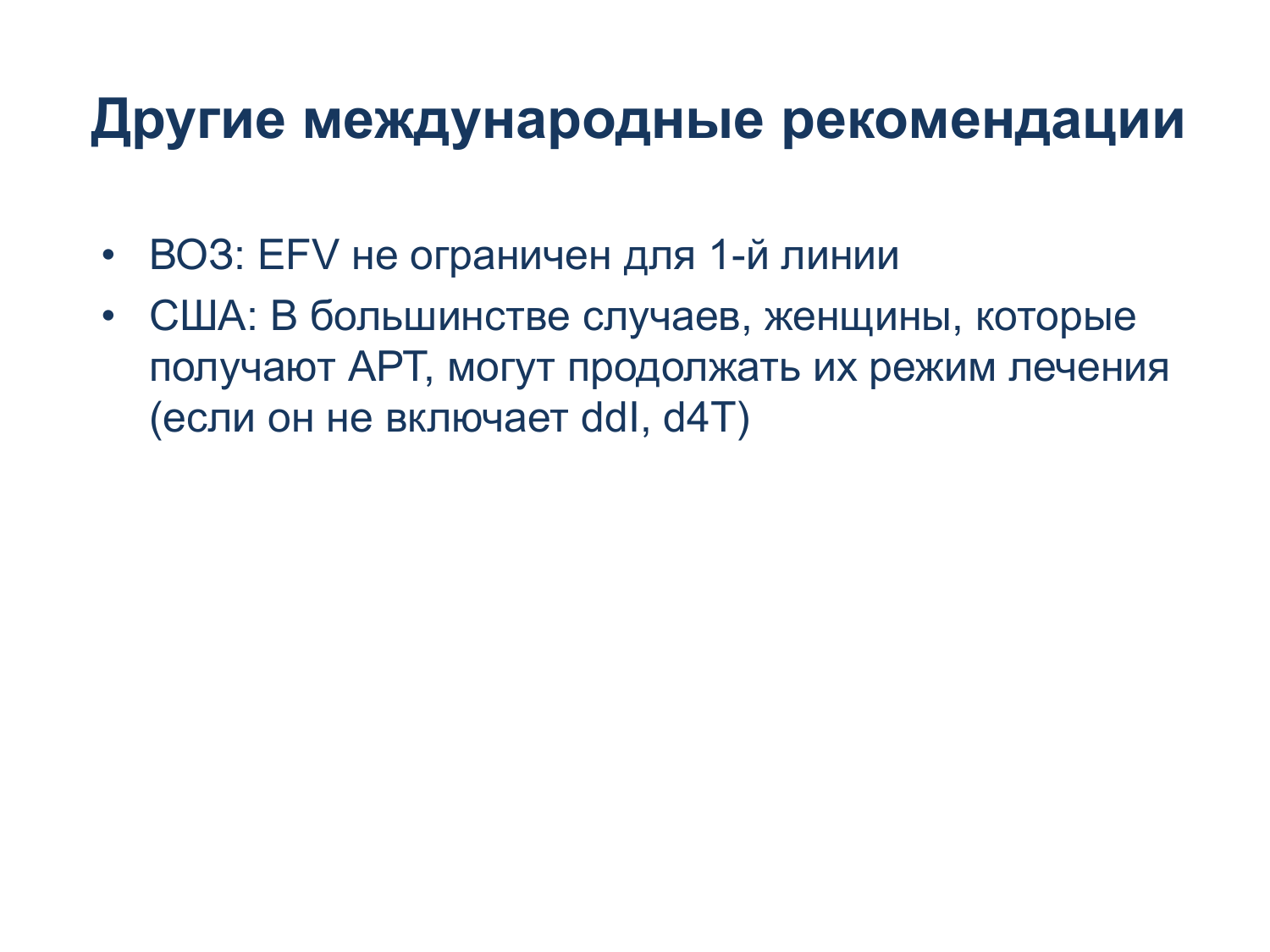#### Рекоммендации DHHS: начало APT во время  $$

| Статус                 | <b>HUOT</b>                                    | ИП усиленные                             | <b>MHN</b>              | <b>ННИОТ</b>            |
|------------------------|------------------------------------------------|------------------------------------------|-------------------------|-------------------------|
| Предпочтительные       | ABC/3TC<br><b>TDF/FTC</b><br>TDF/3TC           | Атазанавир/RT<br>$\vee$<br>Дарунавир/RTV | Ралтегравир             |                         |
| Альтернативные         | AZT/3TC                                        | Лопинавир/RTV                            |                         | Эфавиренз<br>Рилпивирин |
| Недостаточно<br>данных | <b>TAF/FTC</b>                                 | Фосампренавир                            |                         |                         |
| НЕ рекомендуется       | d4T<br>ddl<br><b>3HNOT:</b><br>AZT/3TC/AB<br>C |                                          | EVG/COBI,<br><b>DGV</b> |                         |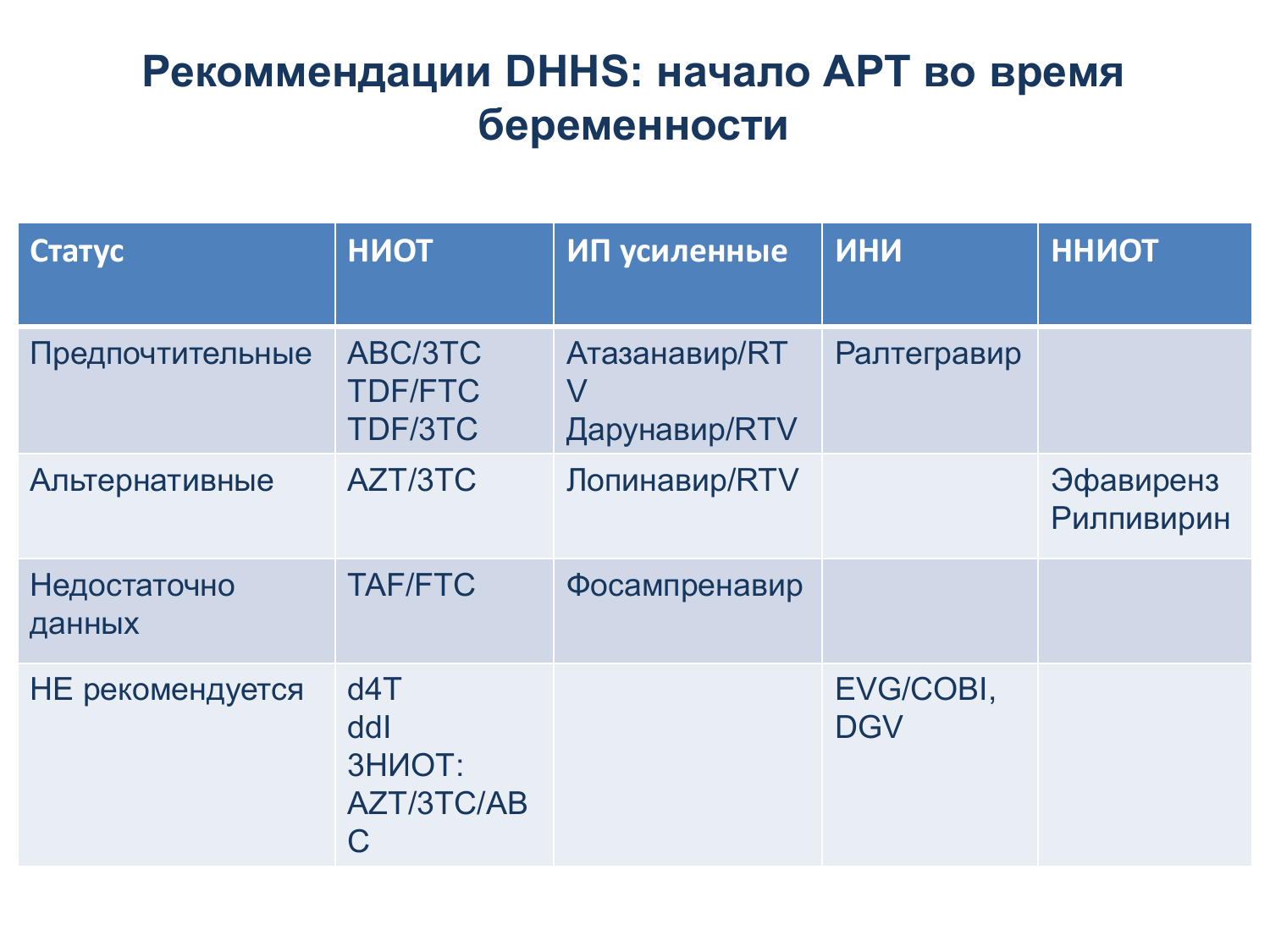### Рекомендации ВОЗ

| Статус              | <b>HMOT</b>                       | ИП      | <b>NHN</b> | <b>ННИОТ</b> |
|---------------------|-----------------------------------|---------|------------|--------------|
| Предпочтительные    | <b>EFV/FTC/TDF</b><br>EFV/3TC/TDF |         |            |              |
| Альтернативные      |                                   | 3TC/AZT |            | <b>NVP</b>   |
| Недостаточно данных |                                   |         | <b>DTG</b> |              |
| НЕ рекомендуется    | ddl<br>d4T                        |         |            |              |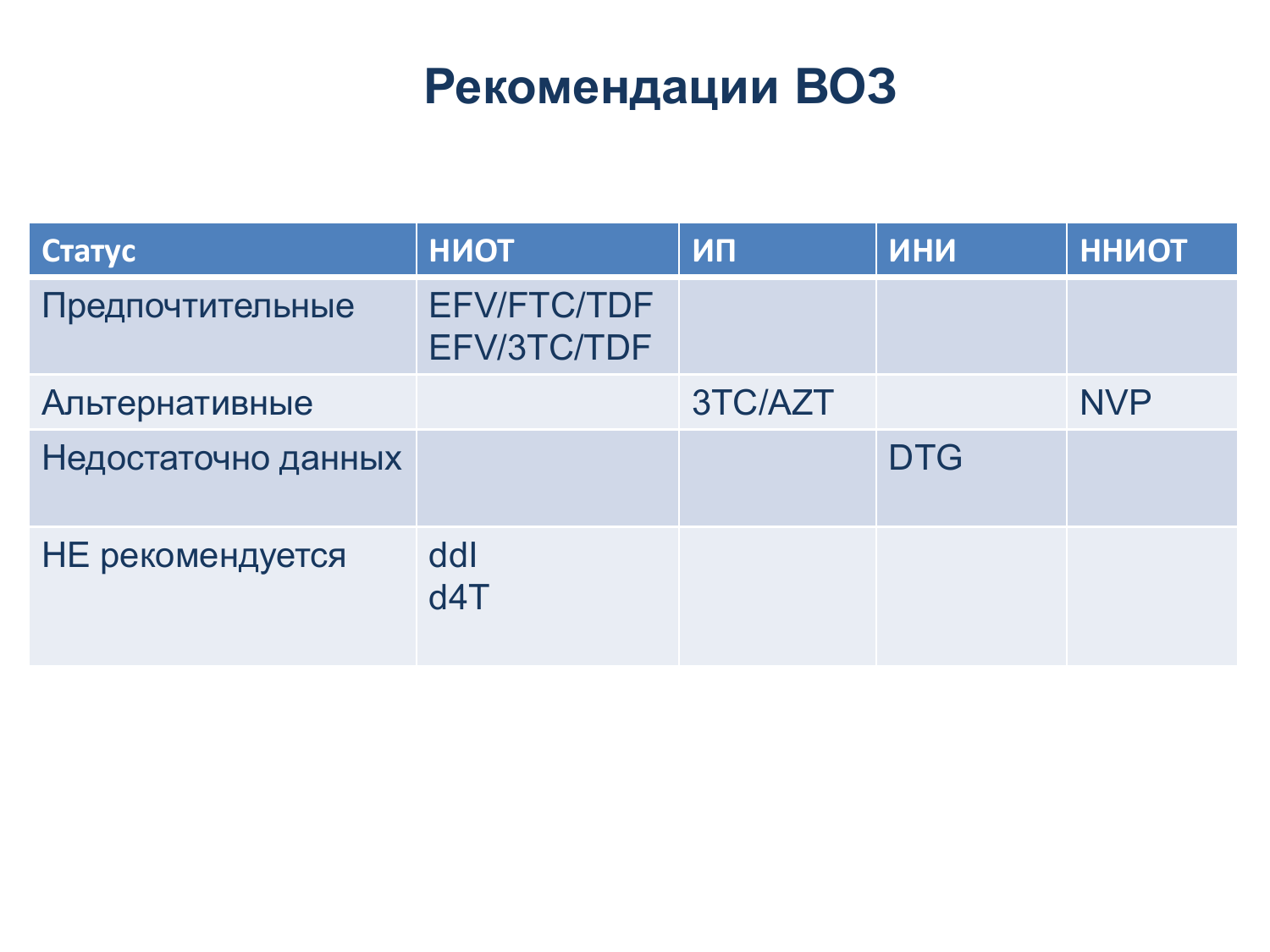## Возможности АРТ во время **беременности**

Основа для всех схем : 2 НИОТ

| Схема с 2-мя НИОТ +                   |                                            |                                 |  |  |
|---------------------------------------|--------------------------------------------|---------------------------------|--|--|
| $ABC + 3TC$<br><b>HLA-B*5701</b>      | TDF + FTC<br>Меньше                        | $AZT + 3TC$<br>Большой опыт     |  |  |
| тестирование                          | митохондриальная                           | применения                      |  |  |
| Недостаточное<br>количество данных по | ТОКСИЧНОСТЬ<br>Возможный риск              | Митохондриальная<br>ТОКСИЧНОСТЬ |  |  |
| безопасности                          | повышенной<br>смертности у<br>недоношенных | Реже используется               |  |  |
|                                       |                                            |                                 |  |  |

- Все схемы имеют свои недостатки
- Нет данных по ТАГ
- Какие альтернативы упрощения схемы? Исследования:
	- 1 НИОТ (3TC или FTC) + ИП/rtv
	- ИП/rtv монотерапия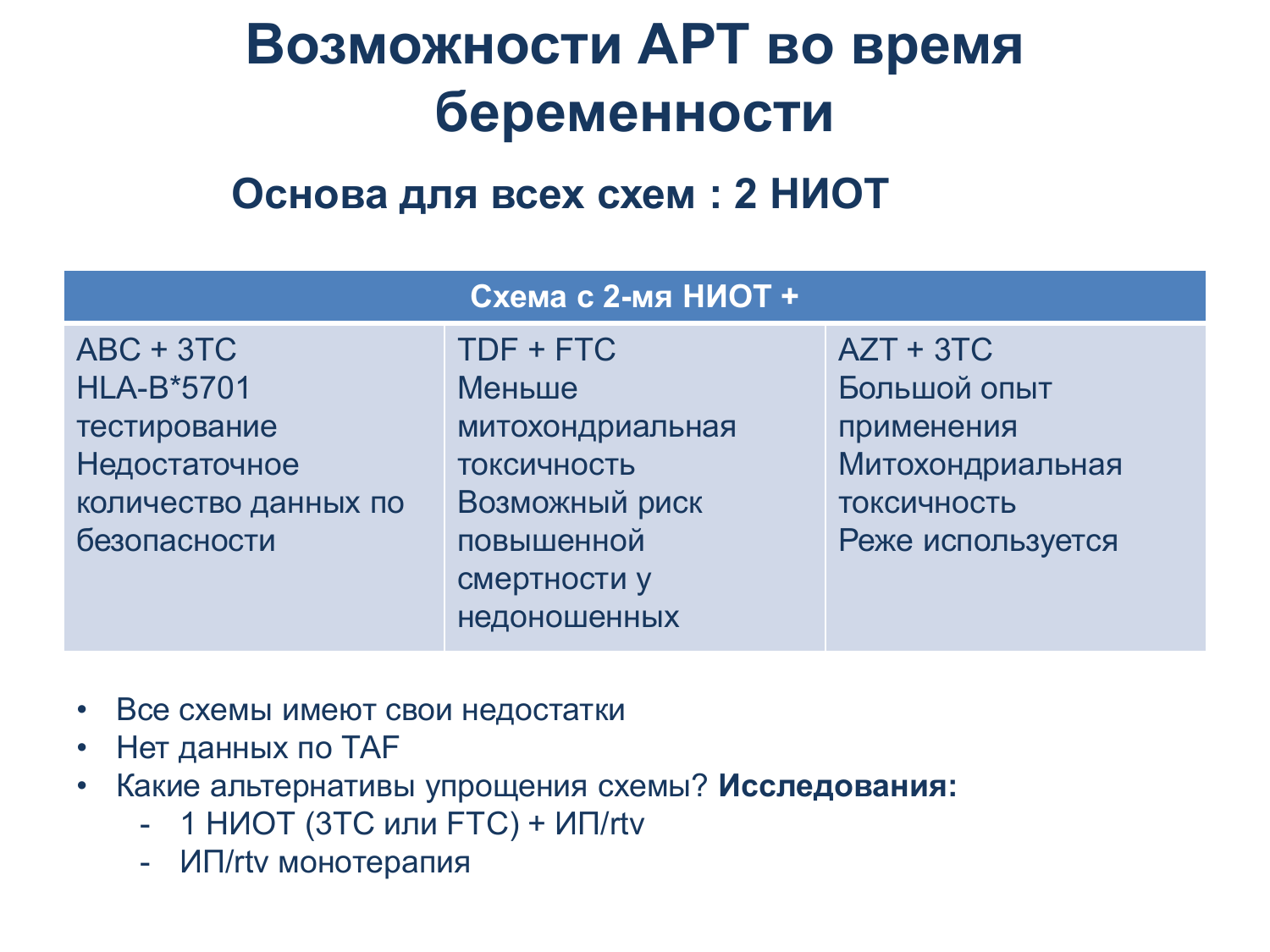### Противоречивые данные относительно влияния **НА ПЛОД TDF+FTC** *(Siemieniuk R. et al, BMJ, 2017, 358;3961)*

| Исход                                                                           | <b>TDF+FTC</b> | AZT+3TC |
|---------------------------------------------------------------------------------|----------------|---------|
| Преждевременные роды (<34 недели)                                               | 74             | 32      |
| Мертворожденные/смертность у новорожденных<br>(страны с низким уровнем дохода)  | 304            | 69      |
| Мертворожденные/смертность у новорожденных<br>(страны с высоким уровнем дохода) | 66             | 15      |

Данные исследования

- Уровень спонтанных абортов и мертворожденности не отличался в группах с монотерапией AZT, схемой APT с AZT и схемой с TDF
- Обе схемы ассоциировались с ↑ количества преждевременных родов <37 недель, по сравнению с монотерапией AZT
- Частота преждевременных родов (<37 недель) не отличалась в схемах с AZT и TDF
- Несколько отличалась частота преждевременных родов (<34 недель), несколько iconditional communities with a wind a zero in the specific temperature in the state in the state in the state схемах с TDF и монотерапией AZT
- Обсервационное исследование в Ботсване (2014-2016): исход родов у ВИЧ+, начало АРТ во время беременности. В группе со схемой TDF+FTC+EFV было наименьшее количество осложнений у плода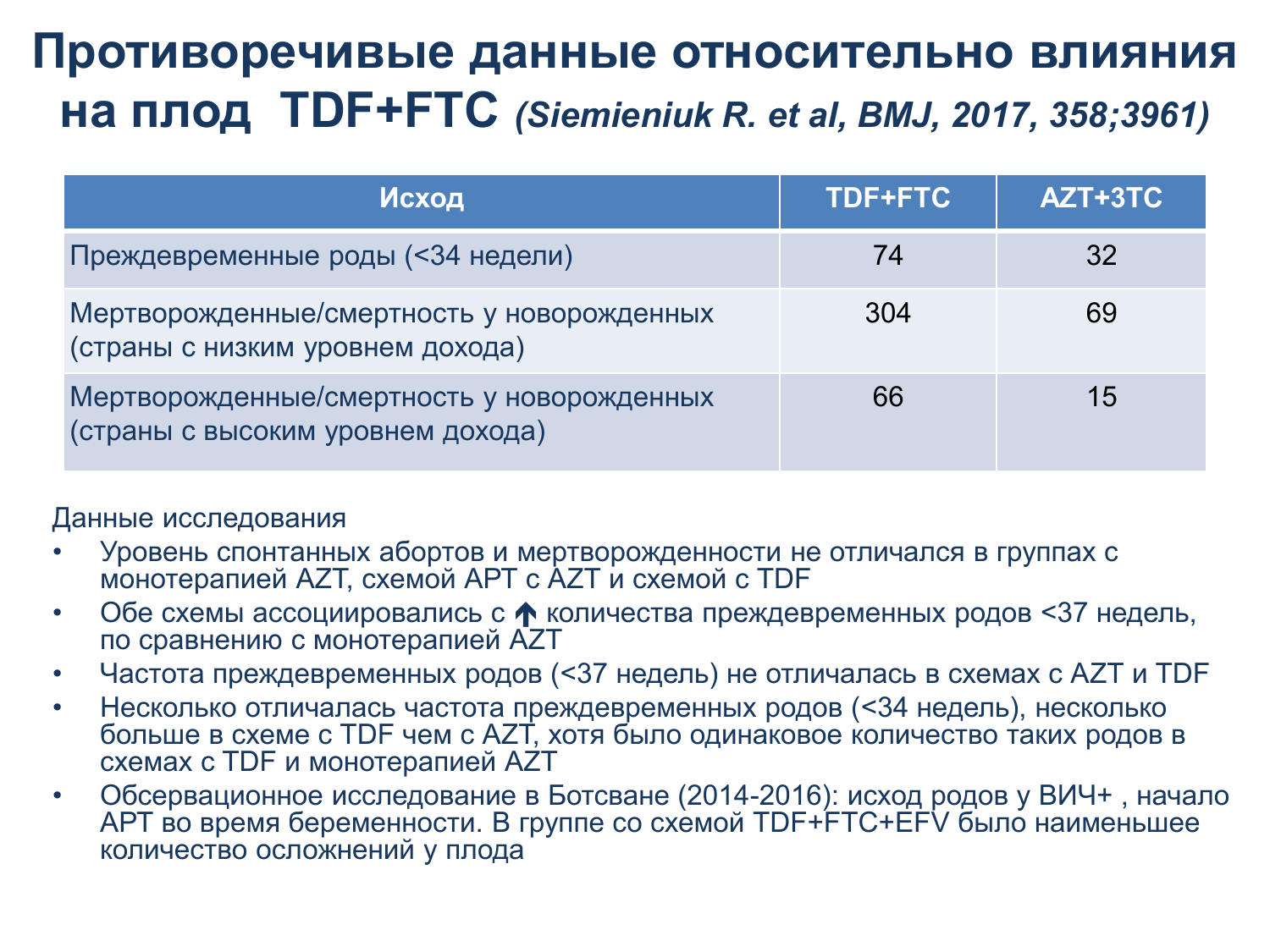### Какие препараты более безопасны во время беременности: исследования

- Упрощение режима (вне беременности)
	- Снижение доз нецелесообразно у беременных исход из фармакокинетики
	- Исключение препаратов возможная альтернатива во время беременности
- Что исключить? НИОТ? ИП? Оба класса?

|                          | Переключение у взрослых<br>(не беременных)                                                    | Данные у беременных                                                                                                             |
|--------------------------|-----------------------------------------------------------------------------------------------|---------------------------------------------------------------------------------------------------------------------------------|
| Схема без<br><b>HIOT</b> | $MT/p + 3TC$<br>Монотерапия с DRV/р<br>В исследовании: DGV + 3TC,<br>DRV/r + RAL, DRV/r + RPV | Клинические случаи<br>Клинические исследования<br>(MONOGEST ANRS 168)                                                           |
| Без ИП                   | HHUOT (EFV, RPV, ETV)<br>ИНИ (RAL, DGV, EGV)                                                  | 3-я фаза по EFV, мало данных по RPV,<br><b>ETV</b><br>Фармакокинетика, плацентарный<br>трансфер, данные по безопасности<br>RAL, |
| Без НИОТ и<br>ИП         | Исследования: ИНИ + НИОТ<br>$(DTG + RPV)$                                                     | Нет данных                                                                                                                      |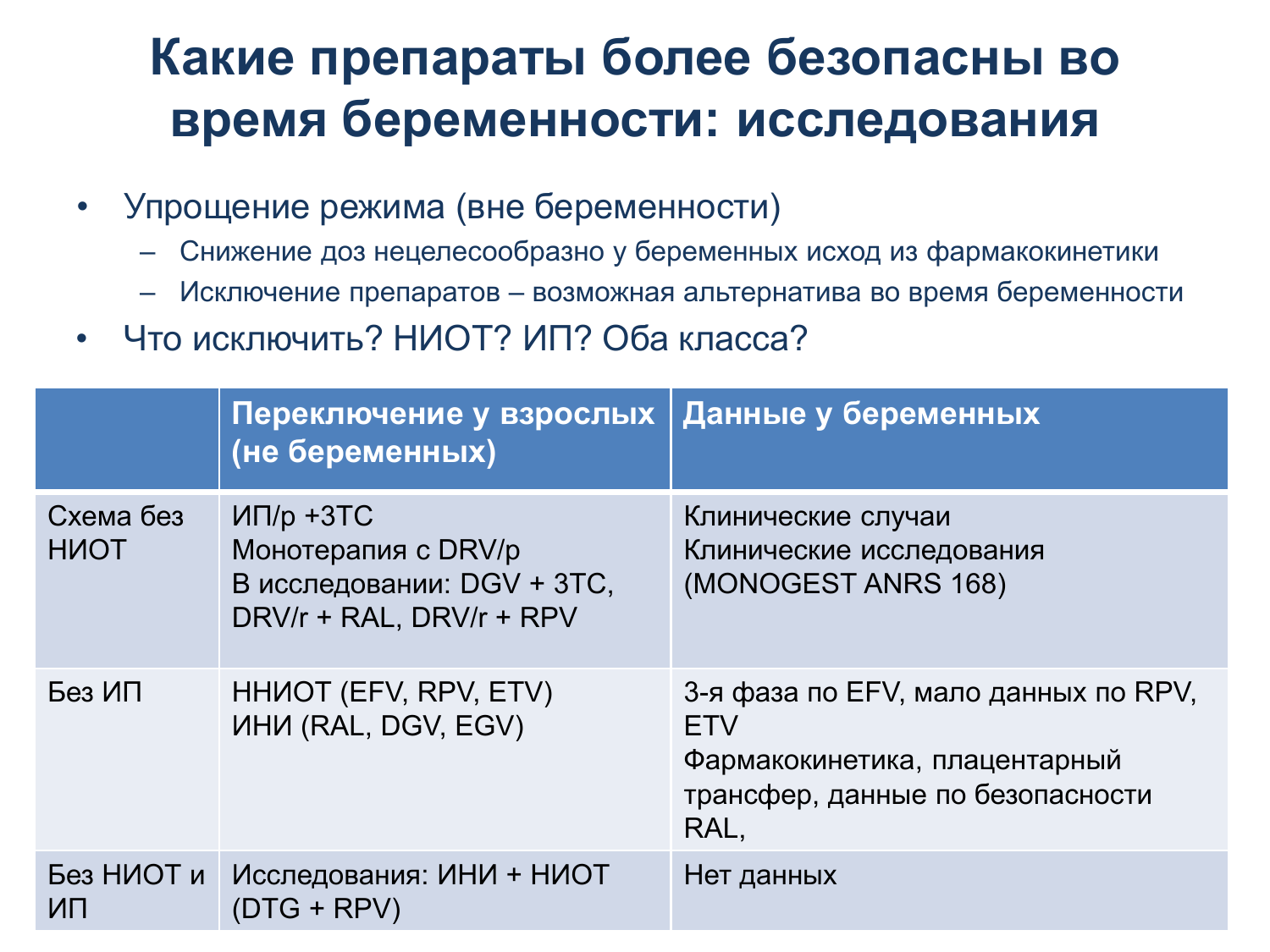### Роль новых APB препаратов в ППМР

|            | Необходимость<br>увеличения дозы<br>во время<br>беременности | Рекомендации по<br>использованию у<br>беременных                | Транплац<br>ентарный<br>переход | Безопасность                            |
|------------|--------------------------------------------------------------|-----------------------------------------------------------------|---------------------------------|-----------------------------------------|
| <b>TDF</b> | <b>HeT</b>                                                   | Режим выбора или<br>альтернативный                              | Высокий<br>(0,88)               | Нет данных о<br>тератогенности          |
| <b>DRV</b> | <b>HeT</b>                                                   | Альтернативный режим<br>Предпочитаемый в новых<br>рекомендациях | Низкий<br>(0, 13)               | Предпочитаемый в<br>новых рекомендациях |
| <b>ETV</b> | <b>HeT</b>                                                   | Не рекомендуется у АРТ-<br><b>НАИВНЫХ</b>                       | Средний<br>(0, 51)              | Недостаточно данных                     |
| <b>RPV</b> | Недостаточно<br>данных                                       | Не рекомендуется у АРТ-<br><b>НАИВНЫХ</b>                       | Средний<br>(0, 74)              | Недостаточно данных                     |
| <b>MAR</b> | Недостаточно<br>данных                                       | Не рекомендуется у АРТ-<br><b>НАИВНЫХ</b>                       | Низкий<br>(0, 37)               | Недостаточно данных                     |
| <b>RAL</b> | <b>HeT</b>                                                   | Альтернативный режим (у<br>поздно обратившихся с<br>высокой ВН) | Высокий<br>(1, 48)              | Предпочитаемый в<br>новых рекомендациях |
| <b>DGV</b> | Недостаточно<br>данных                                       | Не рекомендуется у АРТ-<br><b>НАИВНЫХ</b>                       | Высокий<br>(1,3)                | ↑ дефекты нервной<br>трубки             |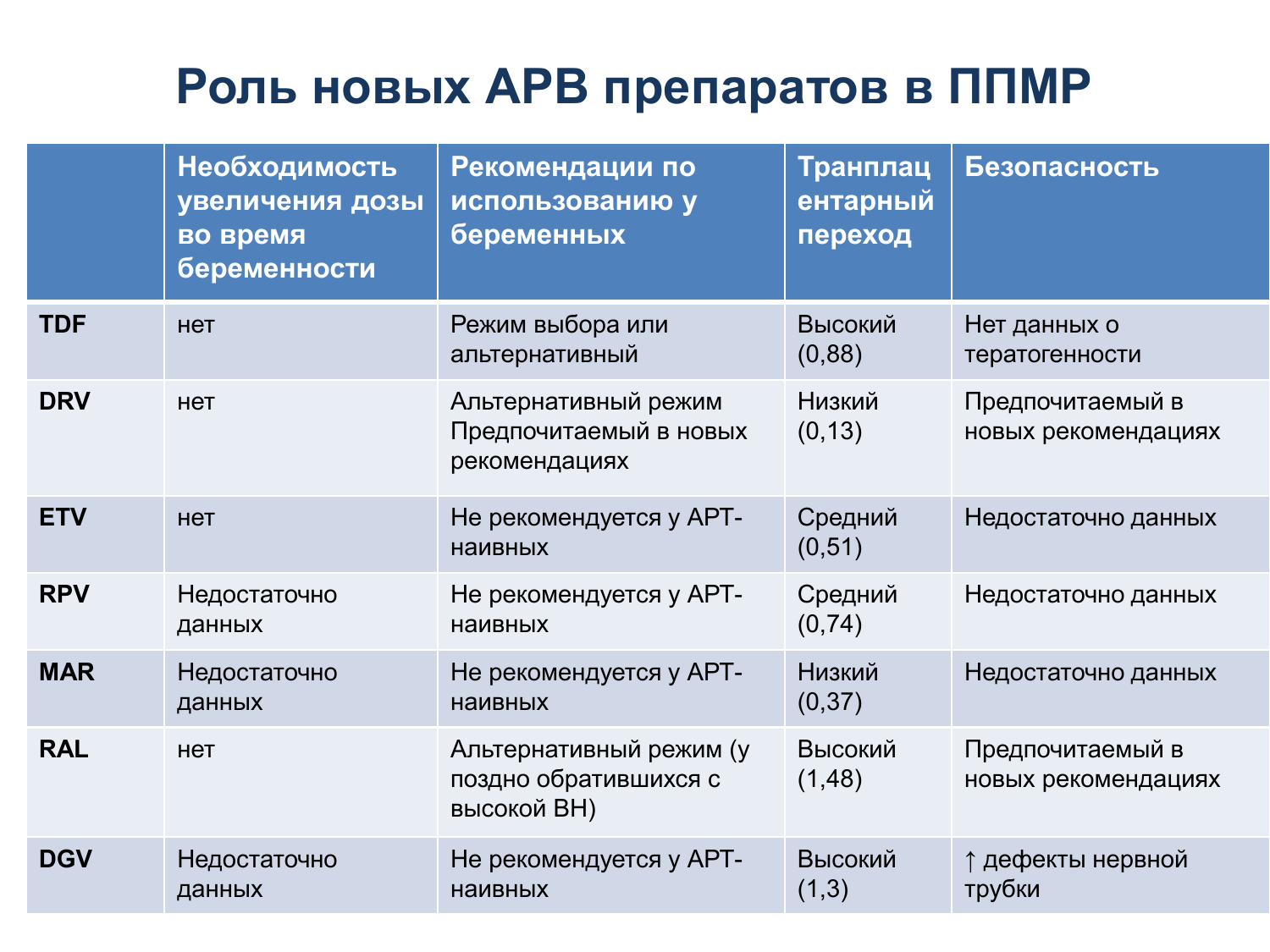### Что мы знаем о ралтегравире во **время беременности?**

- Обсервационные исследования:
	- исследование мать-ребенок, ралтегравир во время беременности (A.Maliakkal, JAIDS 2016), n = 278
	- Ɏɚɪɦɚɤɨɤɢɧɟɬɢɤɚ ɪɚɥɬɟɝɪɚɜɢɪɚ ɭ ɛɟɪɟɦɟɧɧɵɯ *(Jade Gohsn*), n = 43
	- Исследование мать-ребенок с ралтегравиром в **κοτορτe EPF** *(R. Tubiana*), n = 406
- $PKT$ 
	- ZDV+3TC+RAL ZDV+3TC+EFV *(Esau Jaoa, Mark Mirochnick, P1081 NICHD)*
	- ZDV+3TC+RAL ZDV+3TC+LPV/r *(Carlos Brites, Brazil*), n = 40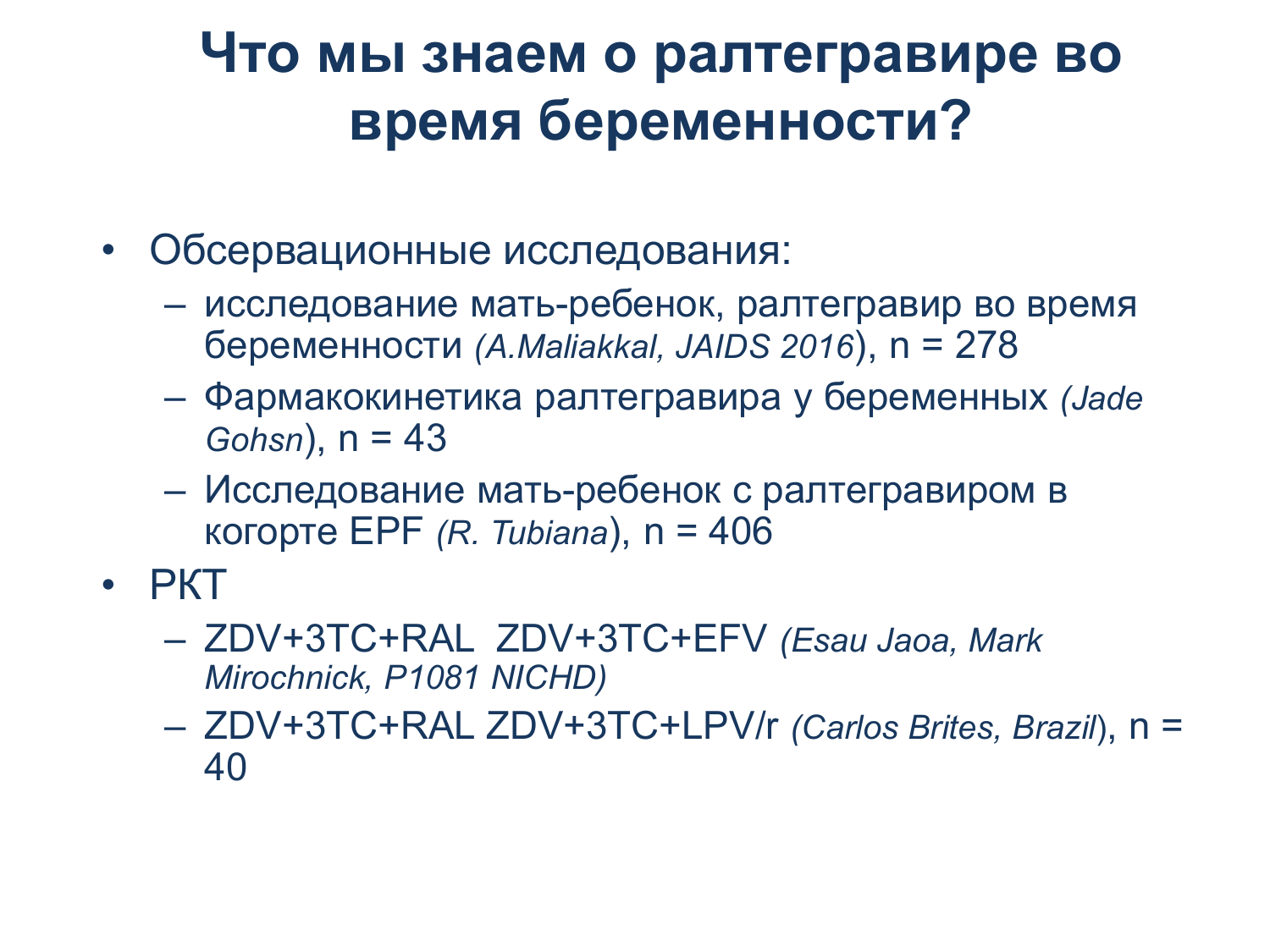### Что мы знаем о долутегравире во **время беременности?**

- Фармакокинетика долутегравира у ВИЧ-инфицированных беременных женщин (Mulligan N et al., CROI, 2016)
- 3-я фаза исследования вирусологической эффективности и безопасности схемы с долутегравиром в сравнении со схемой с EFV ɭ ȼɂɑ-ɢɧɮɢɰɢɪɨɜɚɧɧɵɯ ɛɟɪɟɦɟɧɧɵɯ ɠɟɧɳɢɧ *(S Lockman, L Chinula, Botswana*)
- DGV в сравнении с EFV + TDF/3TC *(SH Koo, M Lamorde, Uganda)*
- DTG/TDF/FTC начало режима во время беременности так же безопасен как и режим EFV/TDF/FTC в национальном исследовании исходов родов в Ботсване. IAS 2017, MOPEB0283 (V Vannnappagari)
- DGV дефекты нервной трубки у 4 из 429 женщин  $(0,9\%)$ , которые принимали схему лечения с DGV до беременности и продолжали это лечение на момент зачатия (в других схемах ɥɟɱɟɧɢɹ 0,1% - 14 ɢɡ 11 173) *(NIH study, Botswana)*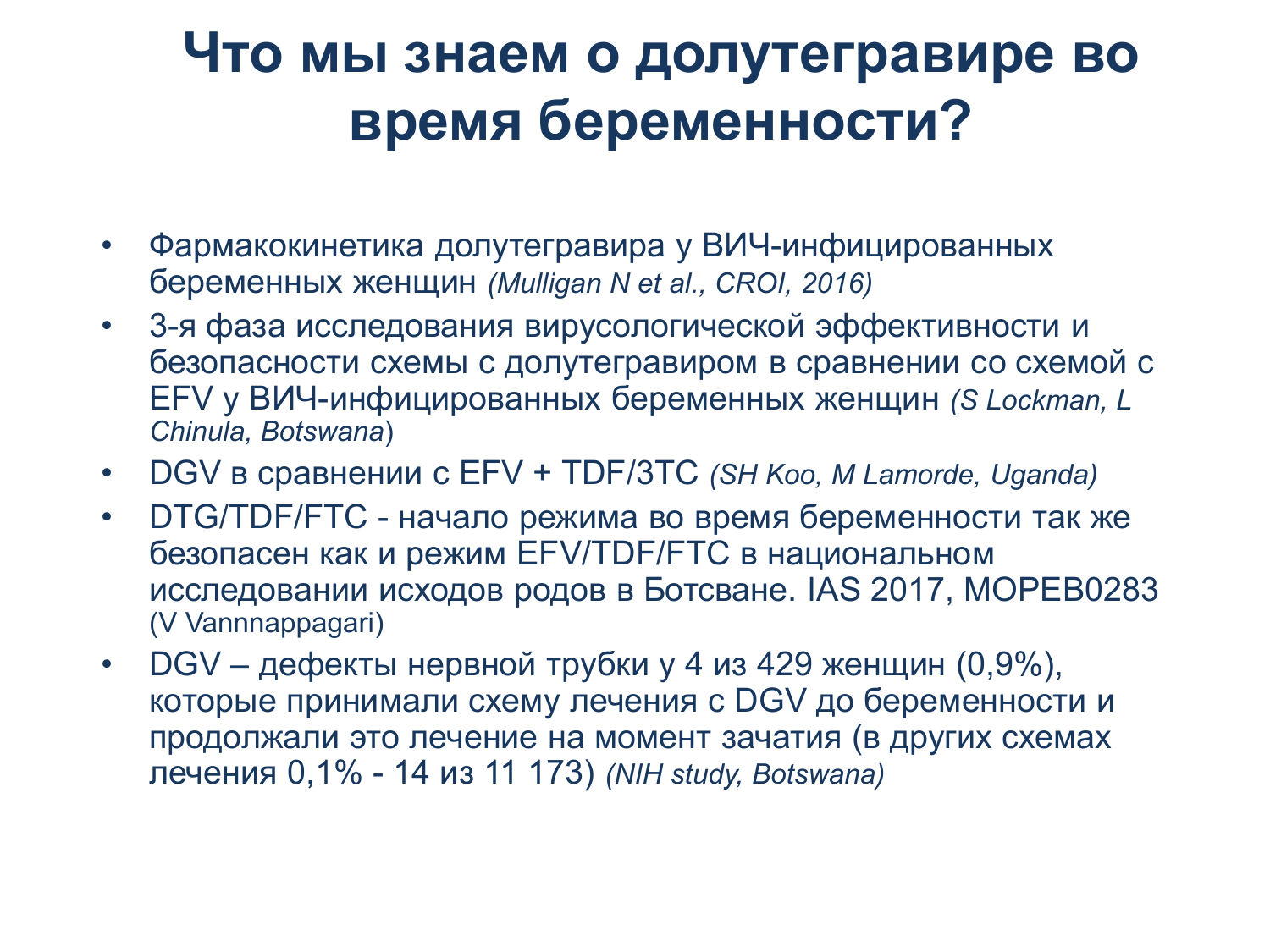#### Рекомендации о применении долутегравира во **время беременности (ЕМА, FDA, 2018)**

|                                                    | Клинический<br>сценарий   | Рекомендации                                             |
|----------------------------------------------------|---------------------------|----------------------------------------------------------|
| Женщина не<br>получала АРТ или<br>на схеме без DGV | Беременность<br><8 недель | Не начинать терапию режимом с<br><b>DGV</b>              |
|                                                    | Беременность<br>>8 недель | Если не получала APT - можно<br>использовать схему с DGV |
| Женщина получает<br>схему лечения с<br><b>DGV</b>  | Беременность<br><8 недель | Переключить схему с DGV на<br>другую схему лечения       |
|                                                    | Беременность<br>>8 недель | Можно использовать схему с DGV                           |

Женщины детородного возраста, которые решают принять схему, содержащую долутегравир, должны последовательно использовать зффективный контроль над рождаемостью (контрацепция) при **лечении ВИЧ.**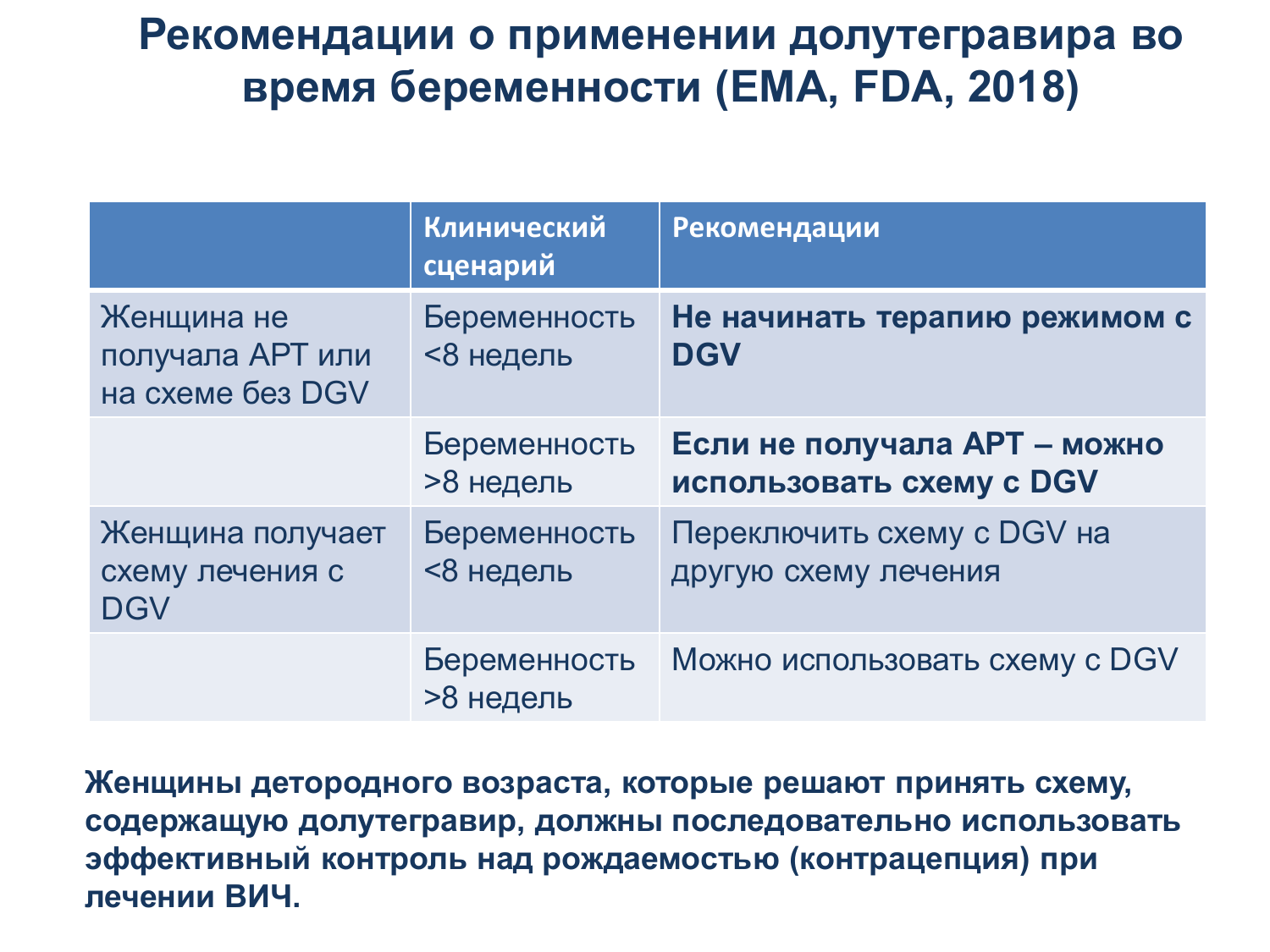### Безопасность эфавиренза в 1-м триместре беременности Метаанализ 21 исследования

- 2026 родов у женщин, которые получали EFV в 1-м триместре
- 44 врожденные аномалии 1,63% (95% CI) 0,78-2,48)
- 12 исследований, с разными режимами во время беременности (с EFV и без него) в 1-м триместре
- Не выявлено различий в отношении риска врожденных аномалий в обеих группах (относительный риск 0,78, 95%ɋI, 0,56-1,08)
- Частота дефектов нервной трубки низкая, 0,05%
- Не выявлено статистически достоверных различий, поскольку низкое количество врожденных аномалий в Регистре беременных на АРТ (2,3%, 95% CI 1,3-3,7)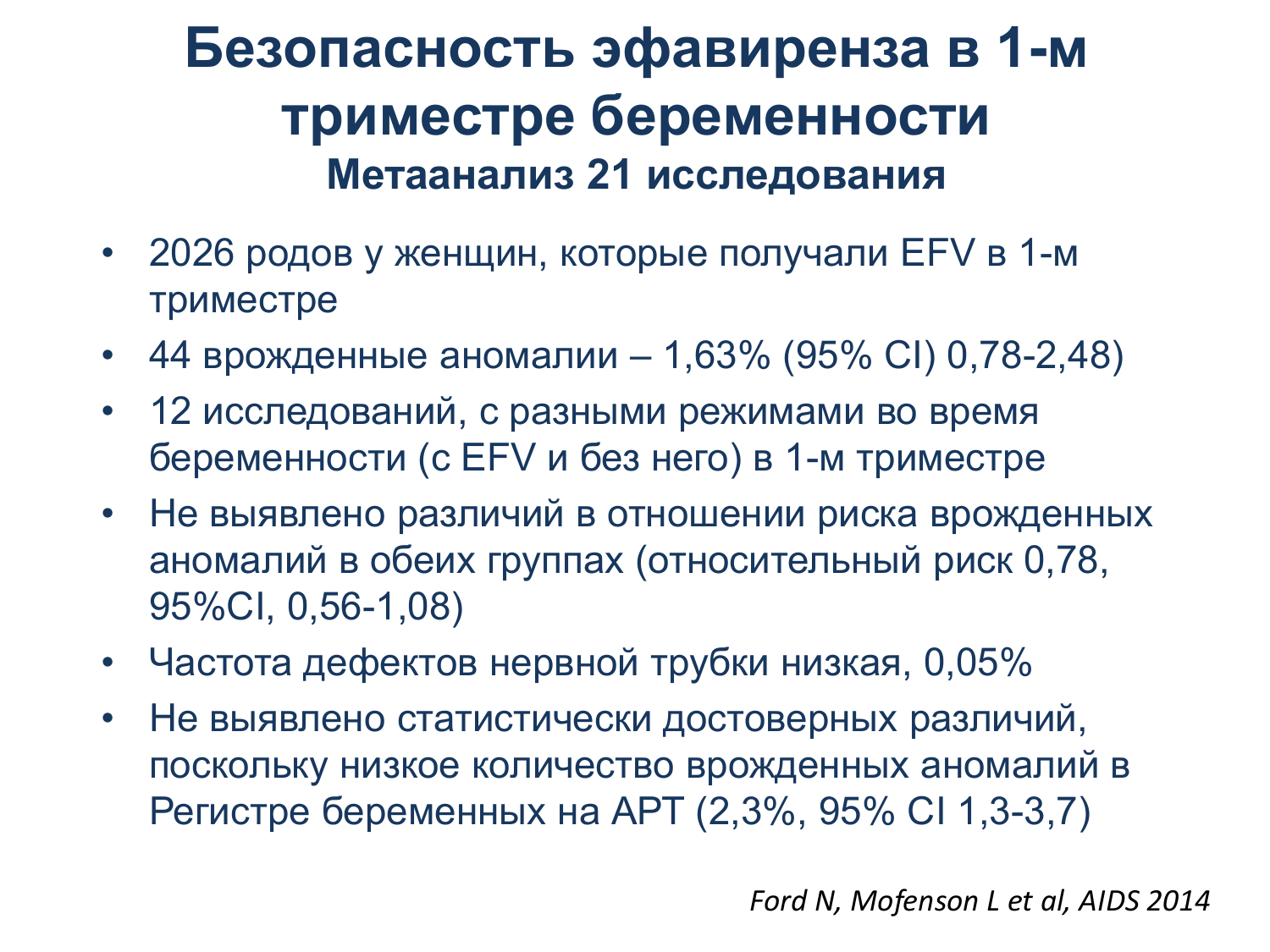Монотерапия бустированным ИП во время **беременности: PRIMEVA-ANRS 135** *(Tubiana et al. CID 2014)* 

- Сравнение монотерапии LPV/r (n = 69) и схемы LPV/r + ZDV/3TC (n= 36), начало в 26 недель
- Эквивалентные данные в обеих группах по ВН < 400 копий/мл во время родов
- ВН в начале лечения < 3000 копий/мл: 94% имели перед родами ВН $<$  50
- Может быть альтернативным вариантом у некоторых беременных женщин с низкой ВН и без лечения, ранним началом профилактики во время беременности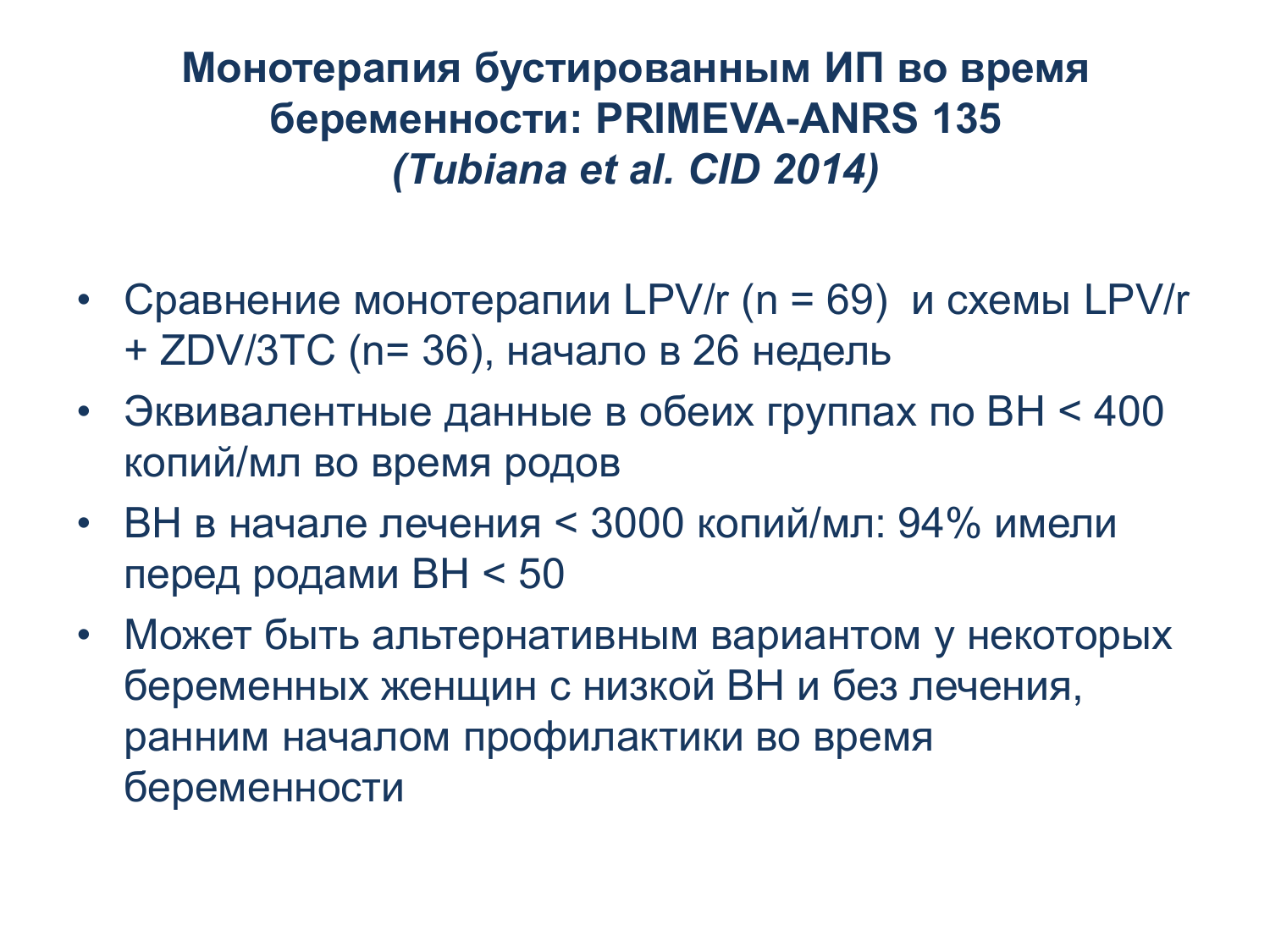# **Врожденные аномалии на АРТ**

|                                                                                             | <b>АРВ препараты</b>                                                  |                                                                                   |
|---------------------------------------------------------------------------------------------|-----------------------------------------------------------------------|-----------------------------------------------------------------------------------|
| Ожидаемое количество<br>врожденных аномалий;<br>Исключено повышение<br>больше чем в 2 раза  | Дарунавир<br><b>Эфавиренз</b><br>Индинавир                            | Ралтегравир<br><b>Рилпивирин</b>                                                  |
| Ожидаемое количество<br>врожденных аномалий<br>Исключено повышение<br>больше чем в 1,5 раза | Абакавир<br>Атазанавир<br>Эмтрицитабин<br>Ламивудин                   | Невирапин<br>Ритонавир<br>Тенофовир<br>Зидовудин                                  |
| Недостаточно данных                                                                         | Кобицистат<br>Долутегравир<br>Элвитегравир<br>Энфувиртид<br>Этравирин | Фосампренавир<br>Маравирок<br>Саквинавир<br>Тенофовир<br>алафенамид<br>Типранавир |

BHIVA guidelines Antiretroviral Pregnancy Registry (США)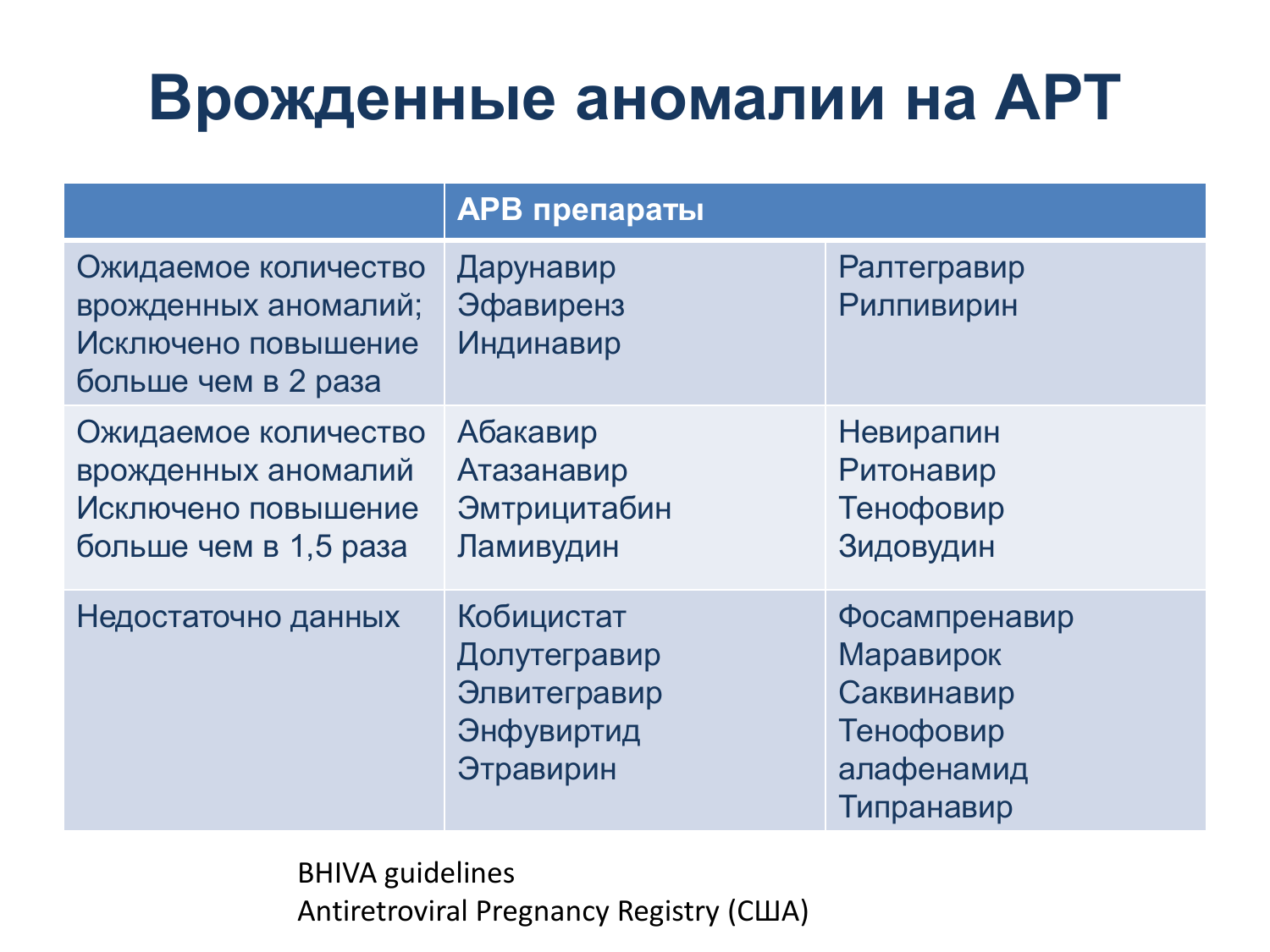# Когда начинать **АРТ?**

| <b>BHIVA</b>                                                                                                                                                                                                              | <b>DHHS</b>                                                                                                                                            | <b>WHO</b>                                                                                                                                                             |
|---------------------------------------------------------------------------------------------------------------------------------------------------------------------------------------------------------------------------|--------------------------------------------------------------------------------------------------------------------------------------------------------|------------------------------------------------------------------------------------------------------------------------------------------------------------------------|
| Начинать АРТ по<br>возможности быстрее<br>во 2-м триместре<br>H <sub>O</sub><br>В 1- триместре если ВН<br>> 100000 копий/мл или<br>$CD4 < 500$ клеток/мл<br>АРТ должны начать все<br>женщины до 24 недель<br>беременности | Все беременные<br>женщины, живущие с<br>ВИЧ, должны получать<br>АРТ и начинать ее как<br>можно быстрее,<br>независимо от уровня<br>ВН и количества СD4 | АРТ следует начинать у<br>всех беременных,<br>живущих с ВИЧ,<br>независимо от<br>клинической стадии,<br>количества СD4 клеток,<br>и продолжать ее<br><b>ПОЖИЗНЕННО</b> |
|                                                                                                                                                                                                                           |                                                                                                                                                        |                                                                                                                                                                        |

Вritish HIV association, consultation draft 2018 DHHS Perinatal Guidelines, November 2017 WHO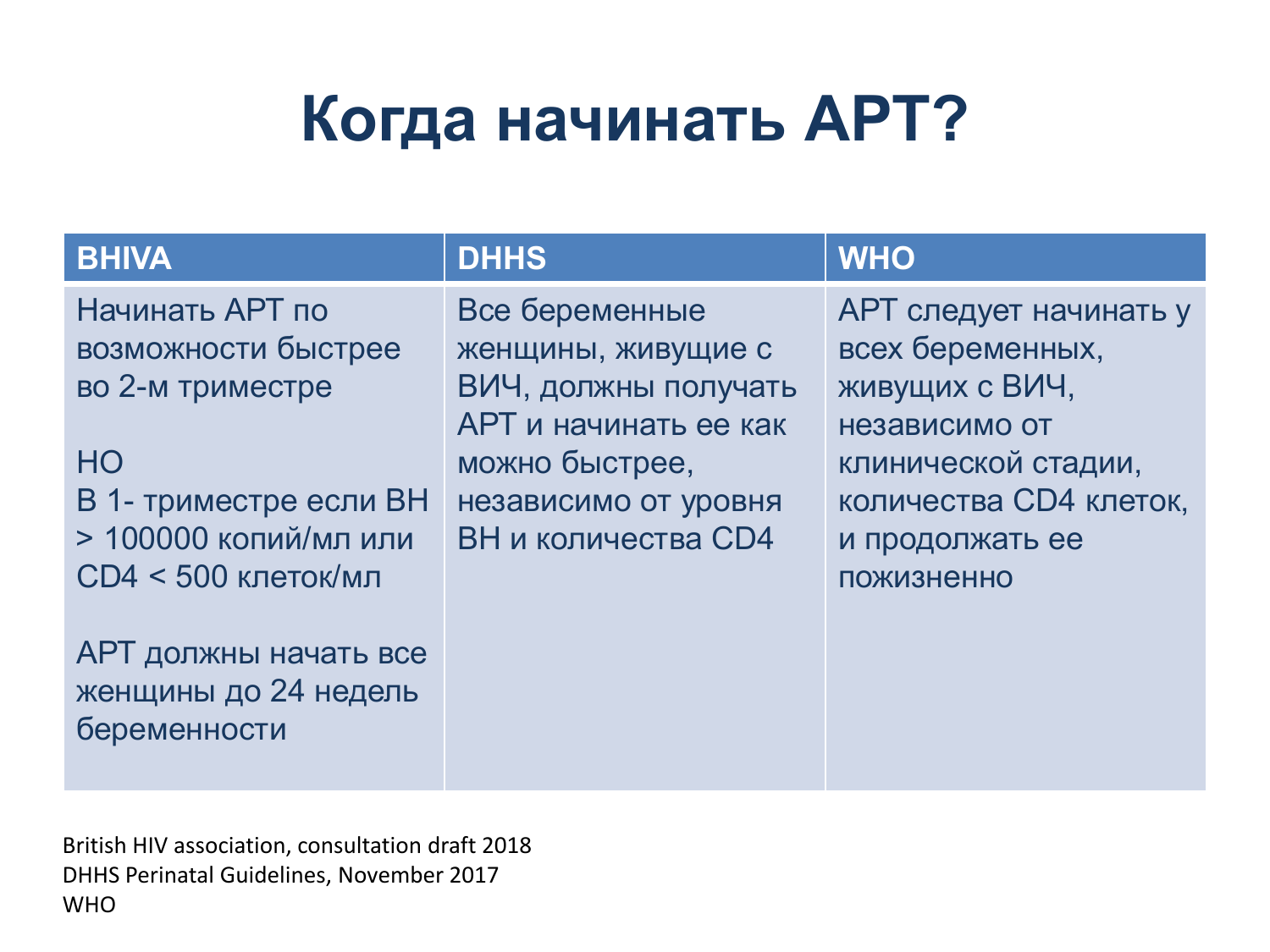#### Данные Великобритании и Ирландии: снижение **вероятности передачи ВИЧ от матери к ребенку**



- В исследование включены 6507 женщин, начавших АРТ во время беременности, 2000-2011 год
- Вероятность передачи ВИЧ снизилась быстро в течение 9 недель
- Затем отмечалось более медленное снижение на 0,5% после 13 недель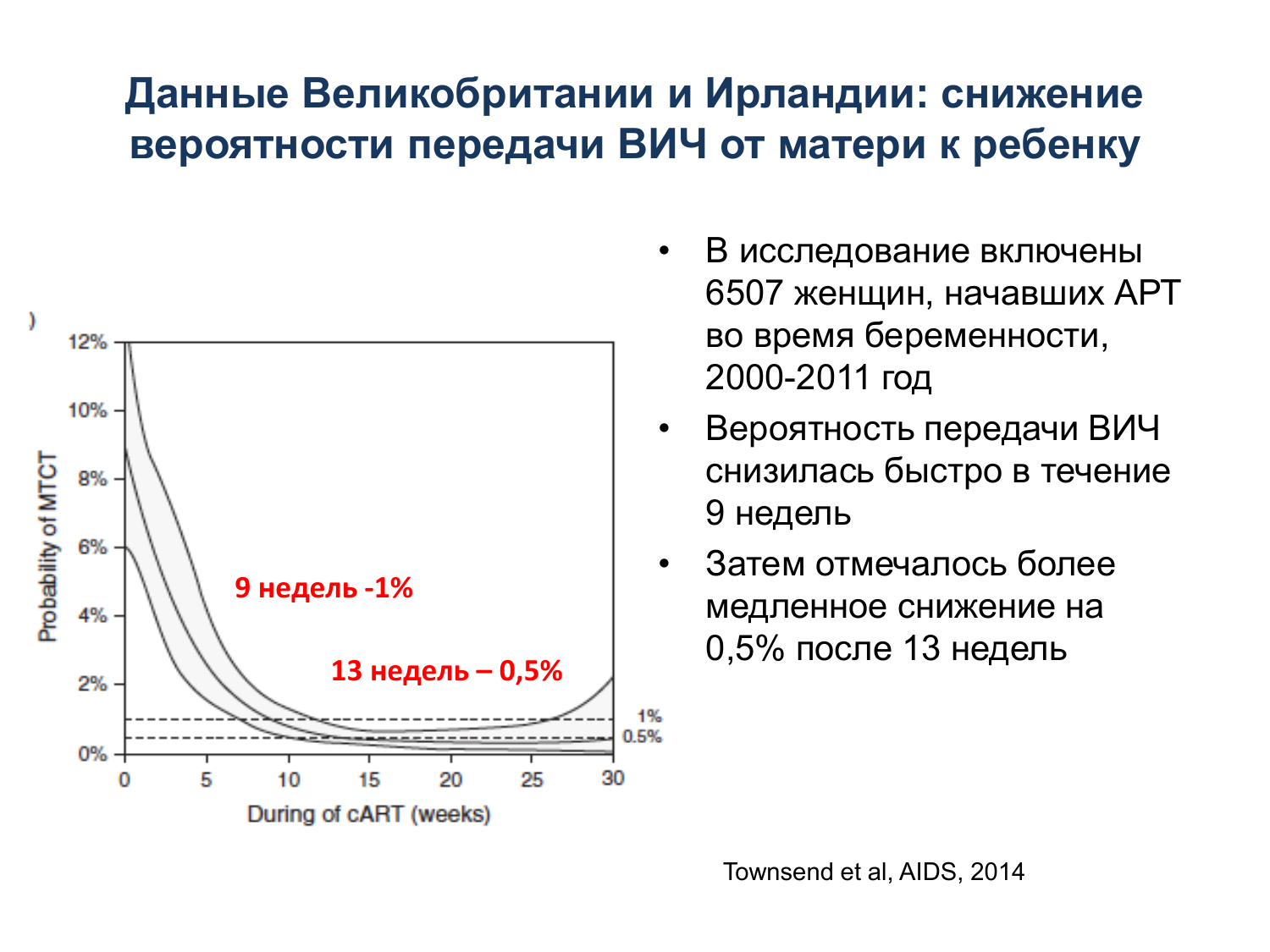## Группы высокого риска

- $\Box$ ОЗДНО обратившиеся за ПОМОЩЬЮ
- Первичная ВИЧинфекция
- Отсутствие приверженности к **APT**

#### Антиретровирусная резистентность

- Начать APT как можно ckopee
- Тщательное наблюдение
- Рассмотреть назначение RAL
- Путь родоразрешения
- Неонатальная профилактика
- Психологическая поддержка
- Тест на резистентность, учет предыдущих схем лечения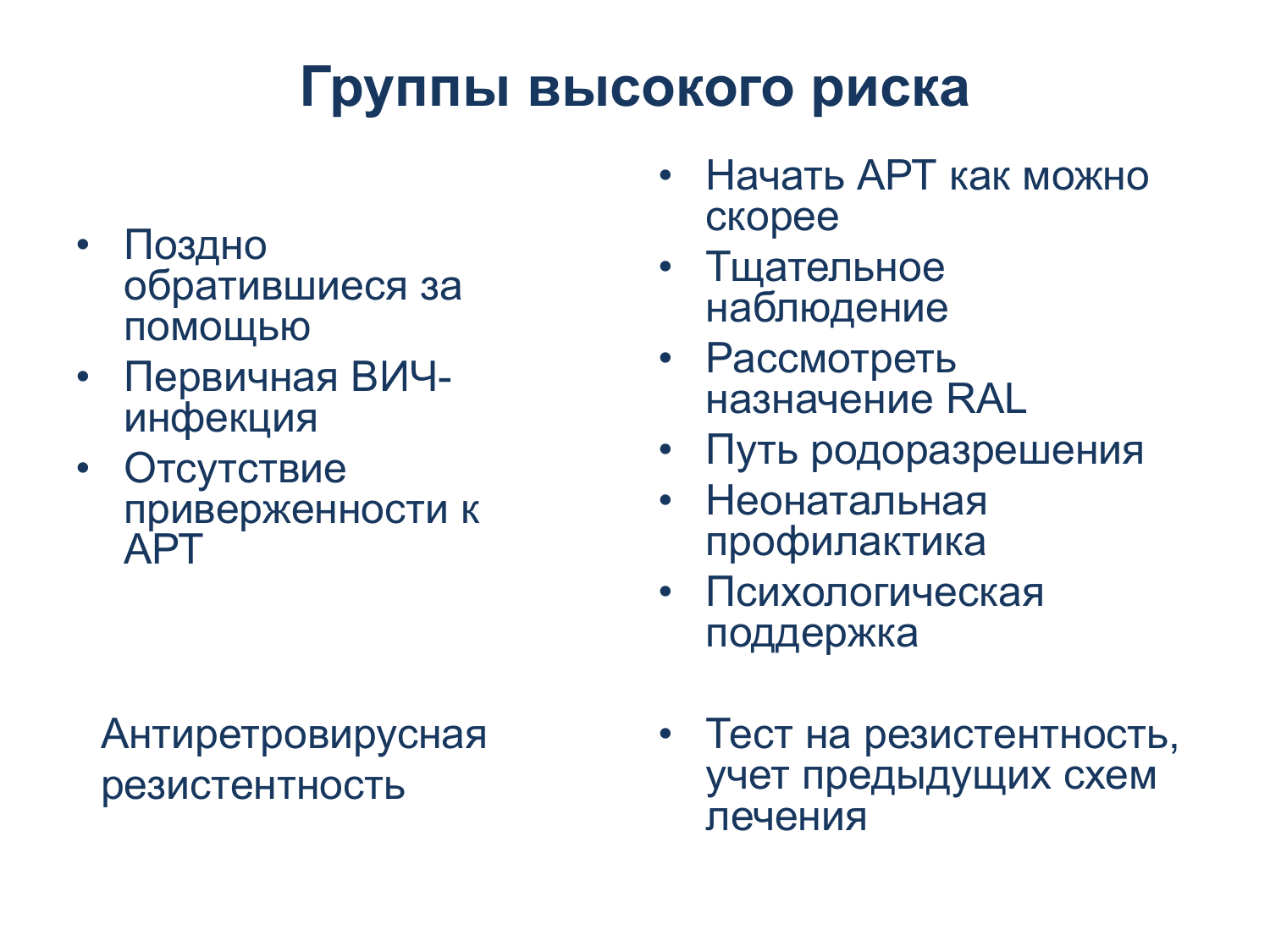### Ключевые положения

- Тестирование на ВИЧ всех беременных женщин и их партнеров
- Раннее назначение АРТ
- Мультидисциплинарный подход в ведении беременных женщин
- Необходимы безопасные и эффективные режимы APT во время беременности
- Необходим мониторинг побочных эффектов АРТ у беременных женщин и новорожденных